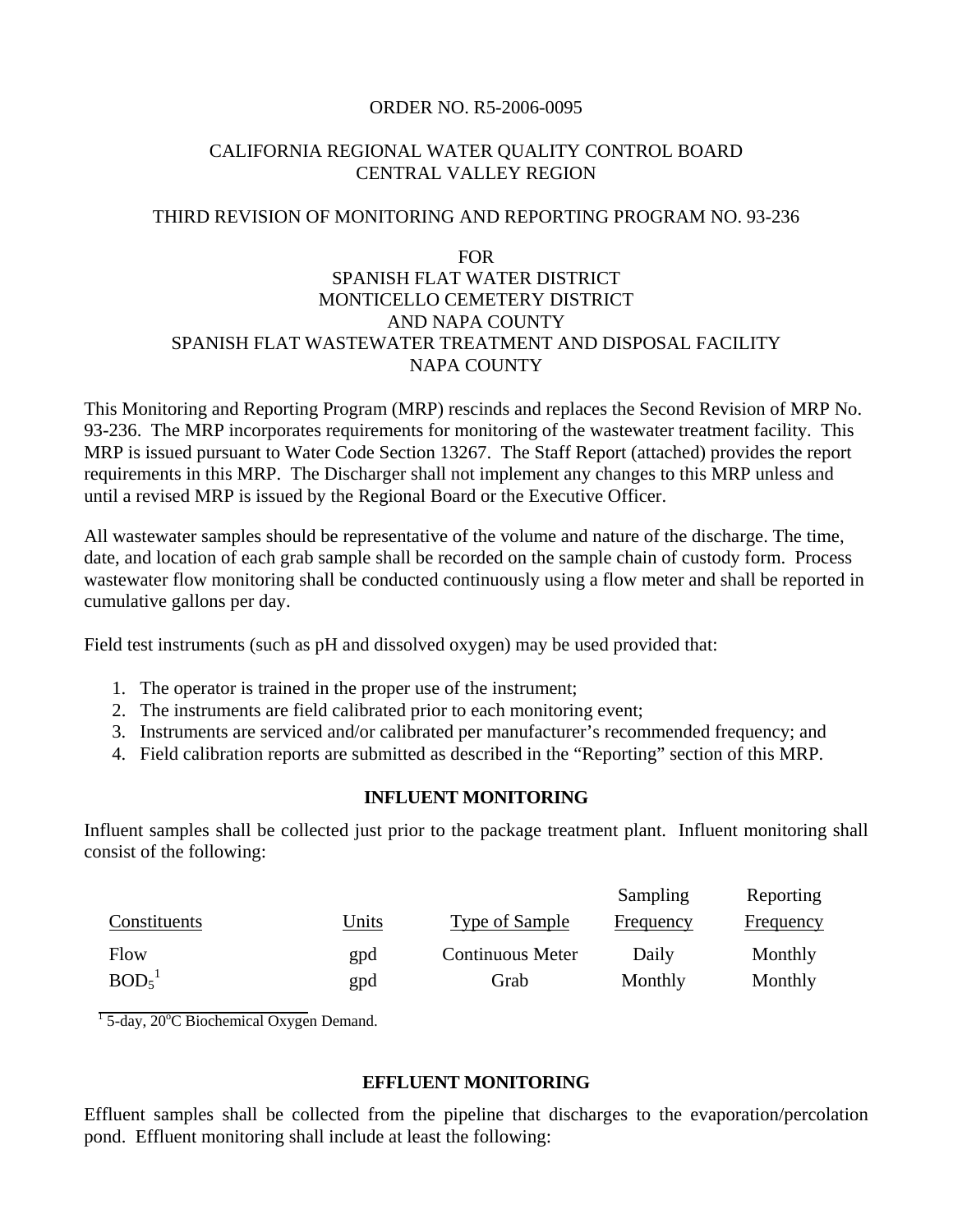#### ORDER NO. R5-2006-0095 THIRD REVISION OF MONITORING AND REPORTING PROGRAM NO. 93-236  $-2$ -SPANISH FLAT WATER DISTRICT MONTICELLO CEMETERY DISTRICT AND NAPA COUNTY SPANISH FLAT WASTEWATER TREATMENT AND DISPOSAL FACILITY NAPA COUNTY

|                                       |                           | Type of | Sampling             | Reporting        |
|---------------------------------------|---------------------------|---------|----------------------|------------------|
| Constituents                          | Units                     | Sample  | Frequency            | <b>Frequency</b> |
| Total Coliform Organisms <sup>1</sup> | $MPN/100$ mL <sup>2</sup> | Grab    | Weekly               | Monthly          |
| $BOD5$ <sup>3</sup>                   | mg/L                      | Grab    | <b>Twice Monthly</b> | Monthly          |
| Settleable Solids                     | mg/L                      | Grab    | Monthly              | Monthly          |
| <b>Total Dissolved Solids</b>         | mg/L                      | Grab    | Monthly              | Monthly          |
| Nitrate as Nitrogen                   | mg/L                      | Grab    | Monthly              | Monthly          |
| Total Kjeldahl Nitrogen               | mg/L                      | Grab    | Monthly              | Monthly          |
| Standard Minerals <sup>4</sup>        | mg/L                      | Grab    | Annually             | Annually         |

1 Using a minimum of 10 tubes or two dilutions.

2  $\frac{2}{3}$  Most probable number per 100 ml.<br> $\frac{3}{2}$  5 day 20<sup>o</sup>C Biochemical Oxygen I

 $3^3$  5-day,  $20^{\circ}$ C Biochemical Oxygen Demand.

<sup>4</sup> Standard Minerals shall include the following: boron, calcium, iron, manganese, magnesium, potassium, sodium, chloride, total alkalinity (including alkalinity series), and hardness.

#### **POND MONITORING**

The percolation/evaporation pond shall be monitored for the parameters specified below. Freeboard shall be measured vertically from the surface of the pond water to the lowest elevation of the surrounding levee and shall be measured to the nearest 0.1 feet.

|                                 |            |                       | Sampling         | Reporting        |
|---------------------------------|------------|-----------------------|------------------|------------------|
| Constituents                    | Units      | <b>Type of Sample</b> | <b>Frequency</b> | <b>Frequency</b> |
| Dissolved Oxygen <sup>1,4</sup> | mg/L       | Grab                  | Weekly           | Monthly          |
| $pH^4$                          | pH units   | Grab                  | Weekly           | Monthly          |
| Freeboard                       | $0.1$ feet | Observation           | Weekly           | Monthly          |
| Berm Seepage <sup>2</sup>       | NA         | Observation           | Weekly           | Monthly          |
| Odors <sup>3</sup>              |            | Observation           | Weekly           | Monthly          |

1 Samples shall be collected at a depth of one foot from each pond in use, opposite the inlet. Samples shall be collected between 0700 and 0900 hours.<br> $\frac{2}{\sqrt{2}}$  Because containment layers s

 Reservoir containment levees shall be observed for signs of seepage or surfacing water along the exterior toe of the levees and dam. If surfacing water is found, then a sample shall be collected and tested for total coliform organisms and total dissolved solids.<br> $\frac{3}{\pi}$  The presence of strep

The presence of strong or unusual odors shall be reported.

4 Hand held meter may be used.

### **DISPOSAL AREA MONITORING**

The following Disposal Area Monitoring shall be required only if wastewater has been delivered to either area during the monthly reporting period. If no disposal has taken place that month, the monitoring report shall so state.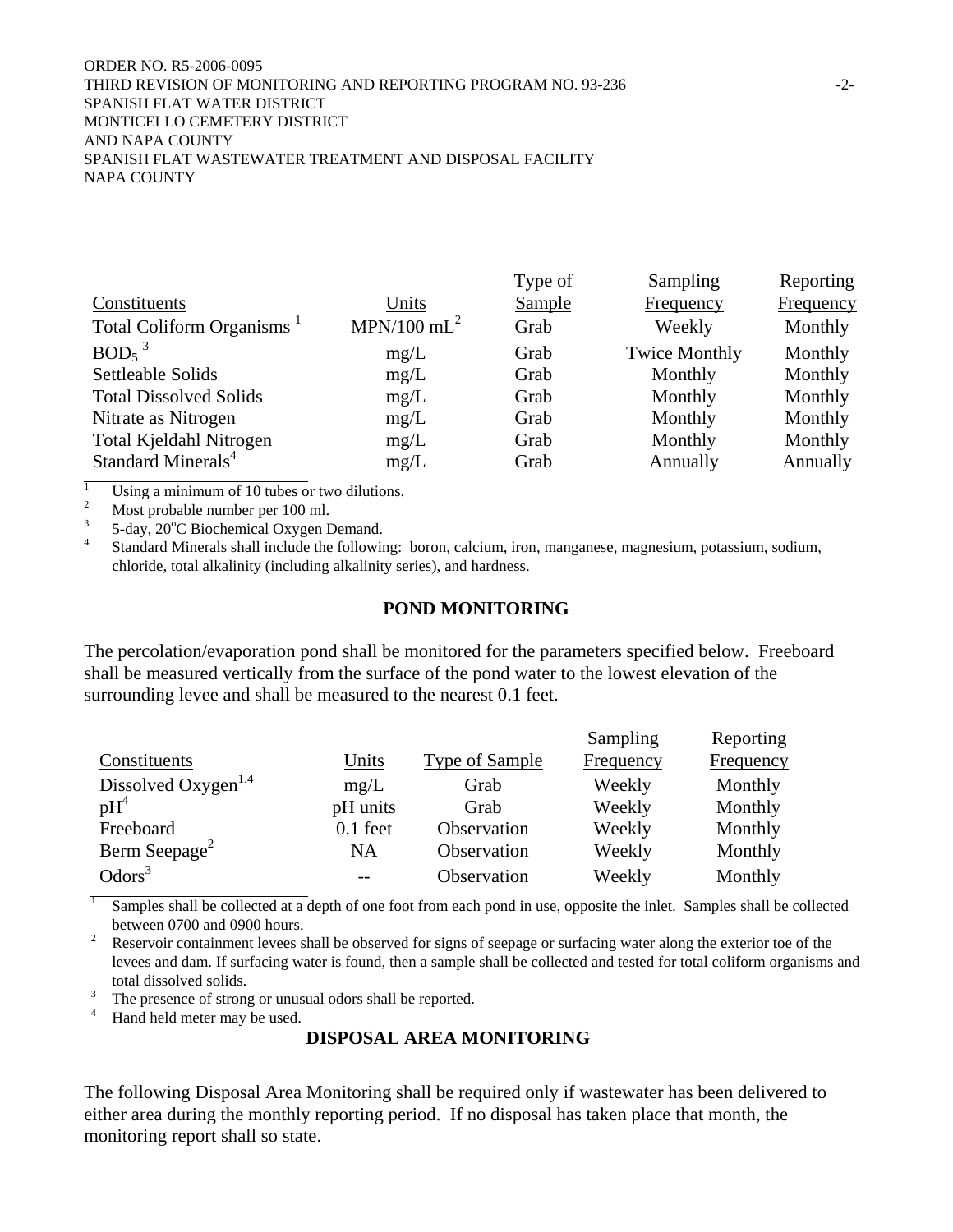#### ORDER NO. R5-2006-0095 THIRD REVISION OF MONITORING AND REPORTING PROGRAM NO. 93-236 -3-SPANISH FLAT WATER DISTRICT MONTICELLO CEMETERY DISTRICT AND NAPA COUNTY SPANISH FLAT WASTEWATER TREATMENT AND DISPOSAL FACILITY NAPA COUNTY

Monitoring of the two disposal areas shall be conducted **daily** and the results shall be included in the monthly monitoring report. Evidence of erosion, saturation, irrigation runoff, or the presence of nuisance conditions shall be noted in the report. Effluent monitoring results shall be used in calculations to ascertain loading rates at the application area. Monitoring of the disposal area shall include the following:

| Constituents                                                                 | Units              | Type of<br>Sample | Sampling<br>Frequency | Reporting<br>Frequency |
|------------------------------------------------------------------------------|--------------------|-------------------|-----------------------|------------------------|
| Flow                                                                         | Gallons            | Meter             | Daily                 | Monthly                |
| <b>Local Rainfall</b>                                                        | Inches             | Measurement       | Daily                 | Monthly                |
| Acreage Applied <sup>1</sup>                                                 | Acres              | Calculated        | Daily                 | Monthly                |
| Application Rate <sup>2</sup>                                                | gal/acre/day       | Calculated        | Daily                 | Monthly                |
| $BOD5$ Loading Rate <sup>2</sup>                                             | $lbs/acre/day^3$   | Calculated        | Monthly               | Monthly                |
| <b>Total Nitrogen Loading</b><br>Rate <sup>2</sup>                           | $lbs/acre/month^3$ | Calculated        | Monthly               | Monthly                |
| <b>Total Dissolved Solids</b><br>Loading Rate <sup><math>\angle</math></sup> | $lbs/acre/month^3$ | Calculated        | Monthly               | Monthly                |

<sup>1</sup> Land application areas shall be identified.<br><sup>2</sup> For each land application area.<br><sup>2</sup> Report monthly total and cumulative annual to date.

The entire irrigated areas shall be inspected weekly during or immediately following an irrigation event to identify any equipment malfunction or other circumstances that might allow irrigation runoff to leave the irrigation area and/or create ponding conditions that violate the Waste Discharge Requirements. A log of these inspections shall be kept at the facility and made available for review upon request.

### **SLUDGE MONITORING**

In accordance with EPA's POTW Sludge Sampling and Analysis Guidance Document, August 1989, a composite sample of sludge shall be collected when removed from the evaporation/percolation pond and tested for the following metals:

| Cadmium  | Copper | Nickel |
|----------|--------|--------|
| Chromium | Lead   | Zinc   |

Sampling records shall be retained for a minimum of five years. A log shall be kept of sludge quantities generated and of handling and disposal activities. The frequency of entries is discretionary; however, the log should be complete enough to serve as a basis for part of the annual report.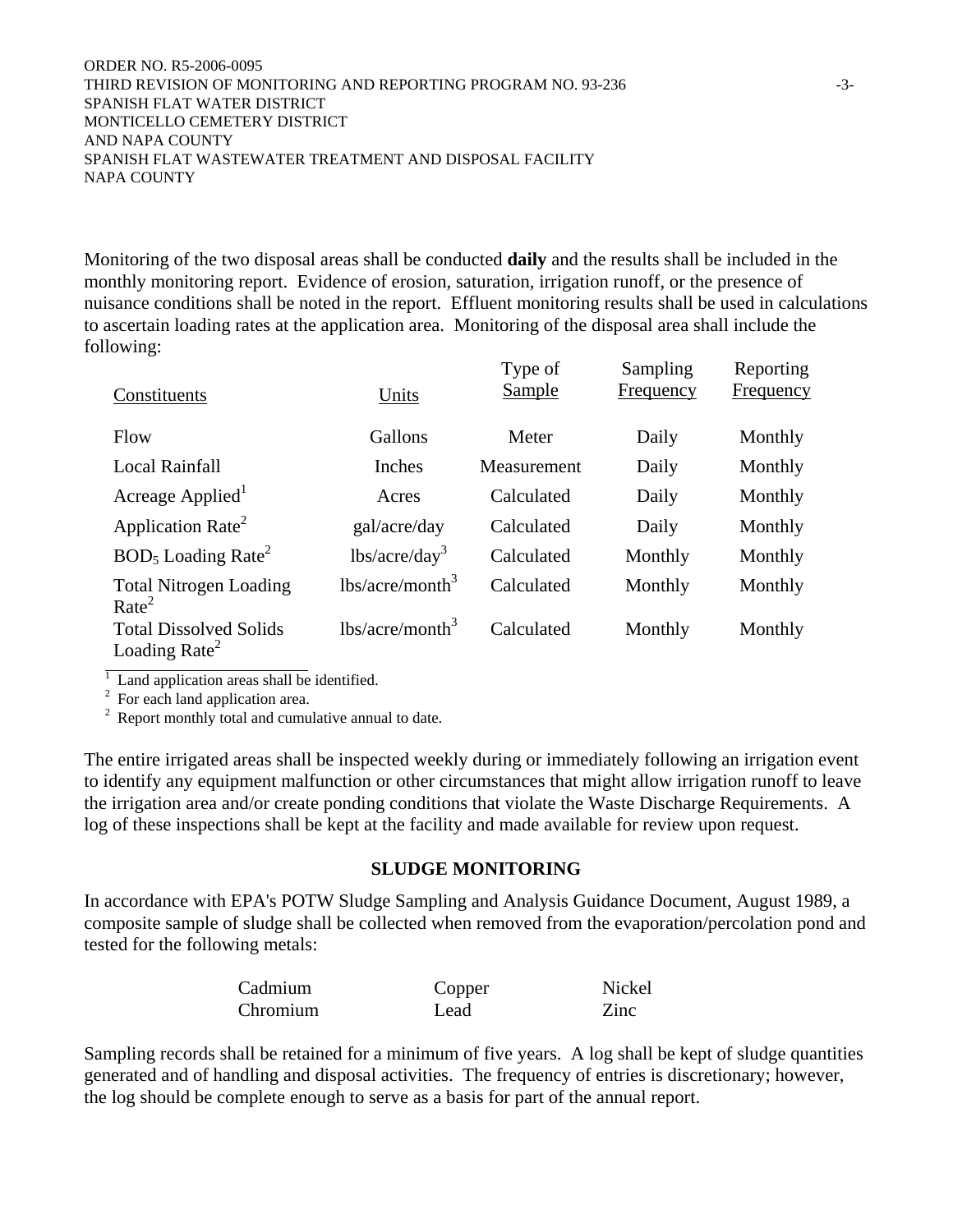ORDER NO. R5-2006-0095 THIRD REVISION OF MONITORING AND REPORTING PROGRAM NO. 93-236 -4- SPANISH FLAT WATER DISTRICT MONTICELLO CEMETERY DISTRICT AND NAPA COUNTY SPANISH FLAT WASTEWATER TREATMENT AND DISPOSAL FACILITY NAPA COUNTY

### **GROUNDWATER MONITORING**

By **1 November 2006**, the Discharger shall submit the name of the California Registered Professional that will prepare the two reports listed below.

By **1 March 2007,** the Discharger shall submit a Groundwater Monitoring Well Installation Workplan prepared in accordance with, and including the items listed in, the first section of the attached *"Items to be Included in a Monitoring Well Installation Workplan and Monitoring Well Installation Report of Results."* The workplan shall describe a groundwater monitoring network consisting of at least three wells around the storage pond specifically designed to ensure that background groundwater quality is adequately characterized and any potential water quality impacts from the discharge are detected. One of the three wells may consist of the County Maintenance Yard well, if the workplan provides details showing that the well is adequate to monitor the storage pond or background groundwater quality. The system shall be designed to yield samples representative of the uppermost portion of the first aquifer underlying the facility site. The workplan shall also include a Sampling and Analysis Plan (SAP) that includes all information listed in the second section of the attachment to this MRP.

By **1 October 2007**, the Discharger shall submit a Well Installation Report that presents well construction, well development, and well surveying details, and as well as any soil sampling details, and contains the information listed in the second section of the attachment to this MRP.

The groundwater monitoring program shall begin in the **fourth quarter of 2007**. Samples shall be collected from all groundwater monitoring wells at the facility. Prior to construction of any new groundwater monitoring wells, the Discharger shall submit plans and specifications to the Regional Board for review and approval. Once installed, all new wells shall be added to the MRP and shall be sampled and analyzed according to the schedule below.

Prior to sampling, the groundwater elevations shall be measured and the wells shall be purged at least three well volumes until temperature, pH and electrical conductivity have stabilized. Depth to groundwater shall be measured to the nearest 0.01 feet. Samples shall be collected using standard EPA methods. Groundwater monitoring shall include, at a minimum, the following:

|                                    |              | Type of     | Sampling  | Reporting              |
|------------------------------------|--------------|-------------|-----------|------------------------|
| Constituents                       | Units        | Sample      | Frequency | Frequency <sup>3</sup> |
| Depth to Groundwater               | $0.01$ feet  | Measurement | Quarterly | Quarterly              |
| Groundwater Elevation <sup>1</sup> | $0.01$ feet  | Calculated  | Quarterly | Quarterly              |
| Gradient                           | feet/feet    | Calculated  | Quarterly | Quarterly              |
| <b>Gradient Direction</b>          | Degrees      | Calculated  | Quarterly | Quarterly              |
| <b>Total Coliform Organisms</b>    | $MPN/100$ mL | Grab        | Quarterly | Quarterly              |
| <b>Total Dissolved Solids</b>      | mg/L         | Grab        | Quarterly | Quarterly              |
| Nitrate as Nitrogen                | mg/L         | Grab        | Quarterly | Quarterly              |
| Total Kjeldahl Nitrogen            | mg/L         | Grab        | Quarterly | Quarterly              |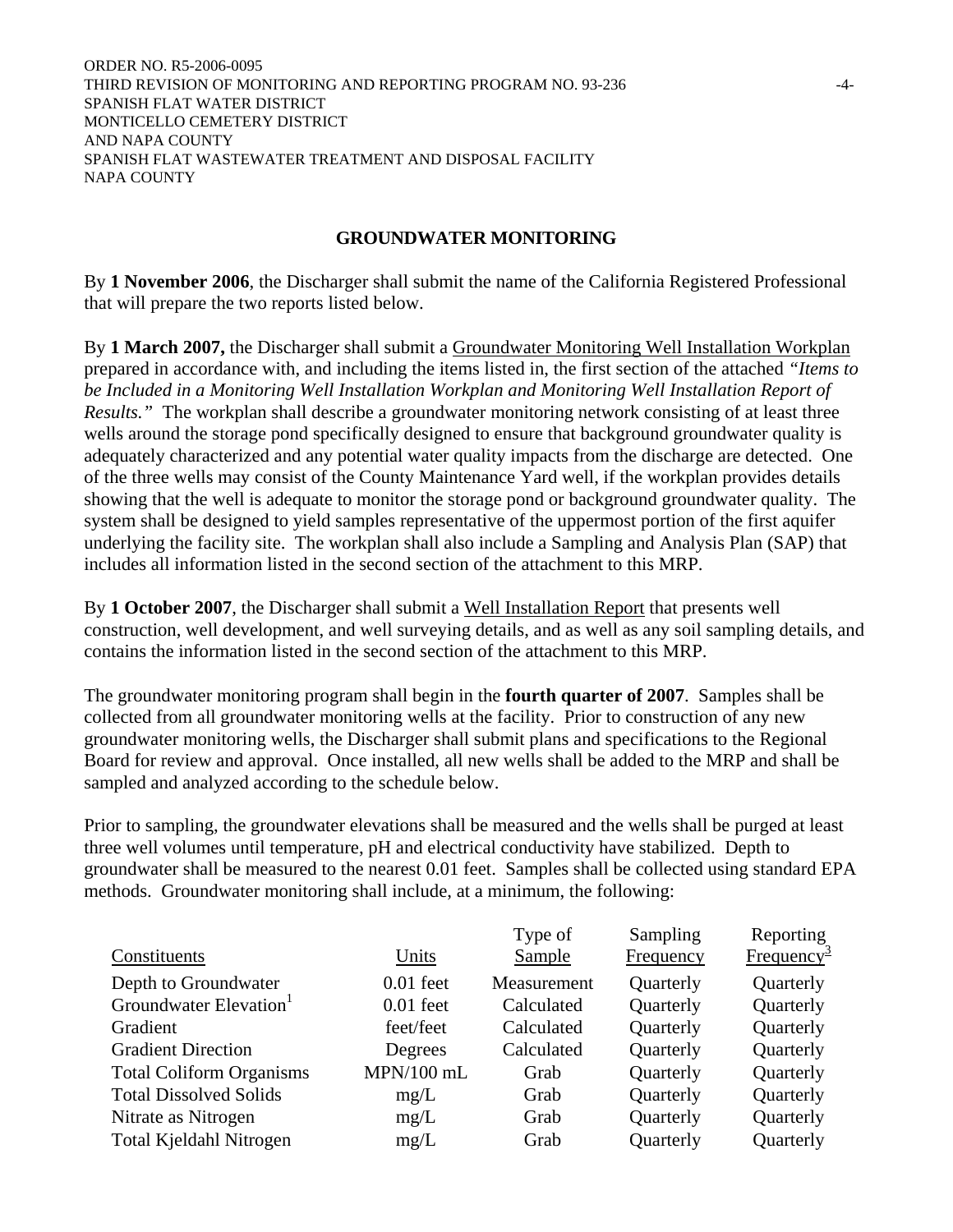#### ORDER NO. R5-2006-0095 THIRD REVISION OF MONITORING AND REPORTING PROGRAM NO. 93-236 -5-SPANISH FLAT WATER DISTRICT MONTICELLO CEMETERY DISTRICT AND NAPA COUNTY SPANISH FLAT WASTEWATER TREATMENT AND DISPOSAL FACILITY NAPA COUNTY

Standard Minerals<sup>2</sup> mg/L Grab Annually Annually Annually

 $1$  Groundwater elevation shall be determined based on depth-to-water measurements from a surveyed measuring point elevation on the well.

<sup>2</sup> Standard Minerals shall include the following: boron, calcium, iron, manganese, magnesium, potassium, sodium, chloride, total alkalinity (including alkalinity series), and hardness.

<sup>3</sup> Beginning with the fourth quarter 2007

### **REPORTING**

In reporting monitoring data, the Discharger shall arrange the data in tabular form so that the date, sample type (e.g., process wastewater effluent, groundwater well, etc.), and reported analytical result for each sample are readily discernible. The data shall be summarized in such a manner to clearly illustrate compliance with waste discharge requirements and spatial or temporal trends, as applicable. The results of any monitoring done more frequently than required at the locations specified in the Monitoring and Reporting Program shall be reported in the next scheduled monitoring report.

As required by the California Business and Professions Code Sections 6735, 7835, and 7835.1, all Quarterly Groundwater Monitoring Reports and the annual groundwater evaluation shall be prepared under the direct supervision of a Registered Engineer or Geologist and signed by the registered professional.

Section 13267 of the California Water Code state in part: (b)(1) *In conducting an investigation specified in subdivision (a), the regional board may require that any person who has discharged, discharges, or is suspected of discharging, or who proposes to discharge waste within its region, or any citizen or domiciliary, or political agency or entity of this state who has discharged, discharges, or is suspected of having discharging, or who proposes to discharge, waste outside of its region that could affect the quality of waters within its region shall furnish, under penalty of perjury, technical or monitoring program reports which the regional board requires. The burden, including costs, of these reports shall bear a reasonable relationship to the need for the report and the benefits to be obtained from the reports.* 

Section 13268 of the California Water Code states in part: *(a) Any person failing or refusing to furnish technical or monitoring program reports as required by subdivision (b) of Section 13267, or failing or refusing to furnish a statement of compliance as required by subdivision (b) of Section 13399.2, or falsifying any information provided therein, is guilty of a misdemeanor and may be liable civilly in accordance with subdivision (b).*

*(b)(1) Civil liability may be administratively imposed by a regional board in accordance with Article 2.5 (commencing with Section 13323) of Chapter 5 for a violation of subdivision (a) in an amount which shall not exceed one thousand dollars (\$1,000) for each day in which the violation occurs.* 

The Discharger owns and operates the facility that discharges waste subject to WDRs Order No. 93-236. The following reports are required to ensure compliance with the WDRs and the Revised MRP. Pursuant to Section 13267 of the California Water Code, the Discharger shall submit the following reports (as well as the above groundwater monitoring workplan and installation report) by the specified due dates: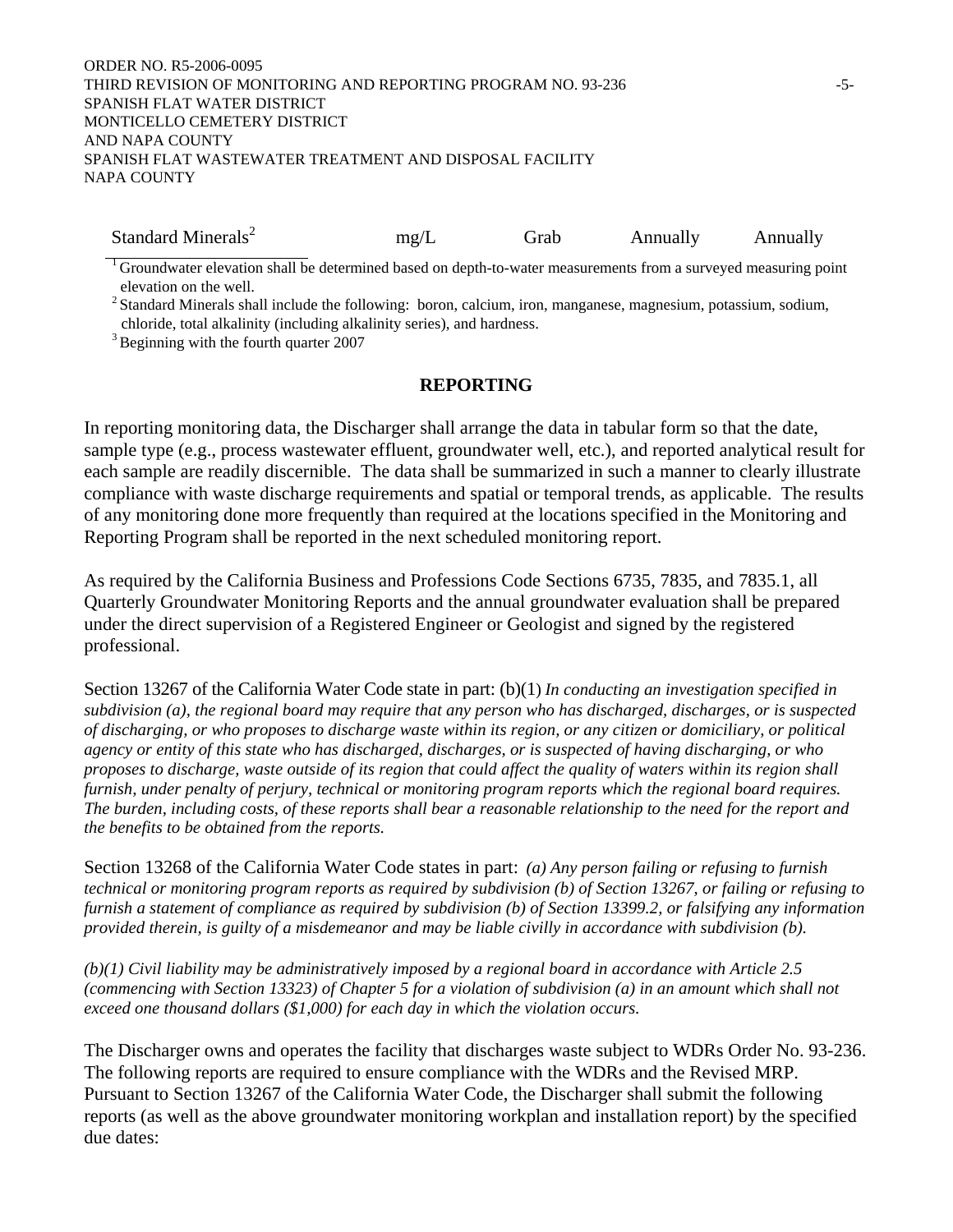ORDER NO. R5-2006-0095 THIRD REVISION OF MONITORING AND REPORTING PROGRAM NO. 93-236 -6-SPANISH FLAT WATER DISTRICT MONTICELLO CEMETERY DISTRICT AND NAPA COUNTY SPANISH FLAT WASTEWATER TREATMENT AND DISPOSAL FACILITY NAPA COUNTY

### **A. Monthly Monitoring Reports**

Monthly reports shall be submitted to the Regional Board by the **1st day of the second month** following the end of the reporting period (i.e. the August monthly report is due by 1 October). The monthly reports shall include the following:

- 1. Results of influent, effluent, pond, and disposal area monitoring;
- 2. A comparison of monitoring data to the discharge specifications and an explanation of any violation of those requirements. Data shall be presented in tabular format;
- 3. If requested by staff, copies of laboratory analytical report(s); and
- 4. A calibration log verifying calibration of all hand held monitoring instruments and devices used to comply with the prescribed monitoring program;

### **B. Quarterly Monitoring Reports**

Beginning with the **fourth quarter of 2007**, the Discharger shall establish a quarterly sampling schedule for groundwater monitoring such that samples are obtained approximately every three months. Quarterly monitoring reports shall be submitted to the Regional Board by the **1st day of the second month after the quarter** (i.e. the January-March quarterly report is due by May  $1<sup>st</sup>$ ) and may be combined with the monthly report. The Quarterly Report shall include the following:

- 1. Results of groundwater monitoring;
- 2. A narrative description of all preparatory, monitoring, sampling, and analytical testing activities. The narrative shall be sufficiently detailed to verify compliance with the WDRs, this MRP, and the Standard Provisions and Reporting Requirements. The narrative shall be supported by field logs for each well documenting depth to groundwater; parameters measured before, during, and after purging; method of purging; calculation of the casing volume; and total volume of water purged;
- 3. Calculation of groundwater elevations, an assessment of the groundwater flow direction and gradient on the date of measurement, comparison to previous flow direction and gradient data, and discussion of seasonal trends, if any;
- 4. A narrative discussion of the analytical results for all media and locations monitored, including spatial and temporal trends, with reference to summary data tables, graphs, and appended analytical reports (as applicable);
- 5. A comparison of monitoring data to the discharge specifications, groundwater limitations, and surface water limitations, and explanation of any violation of those requirements;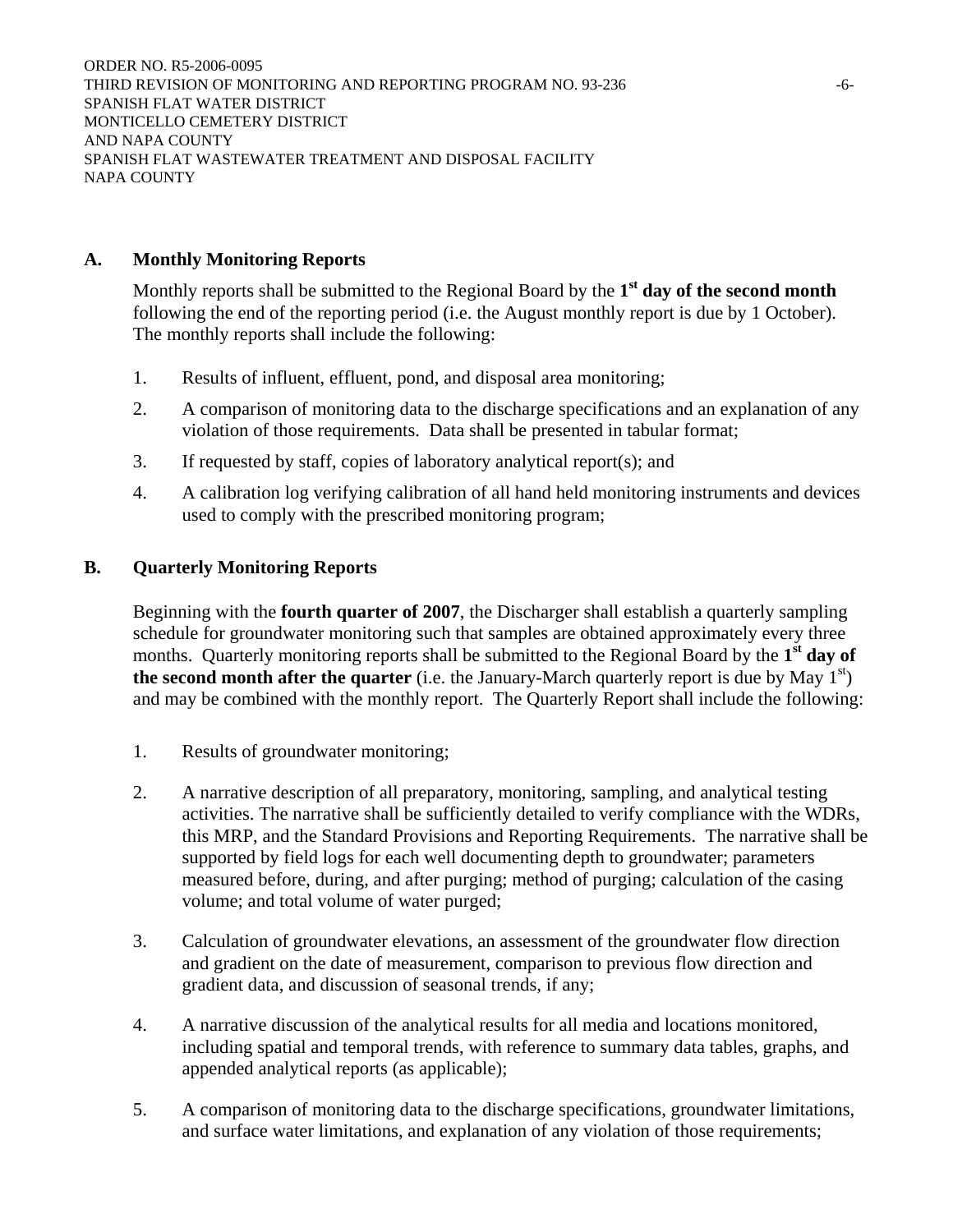- 6. Summary data tables of historical and current water table elevations and analytical results;
- 7. A scaled map showing relevant structures and features of the facility, the locations of monitoring wells and other sampling stations, and groundwater elevation contours referenced to mean sea level datum; and
- 8. Copies of laboratory analytical report(s) for groundwater monitoring.

## **C. Annual Monitoring Reports**

An Annual Report shall be prepared as the fourth quarter monitoring report and shall include all monitoring data required in the monthly/quarterly schedule. The Annual Report shall be submitted to the Regional Board by **1 February of each year** and shall include the following:

- 1. The contents of the regular groundwater monitoring report for the last sampling event of the year;
- 2. If requested by staff, tabular and graphical summaries of all data collected during the year;
- 3. Data for the effluent and groundwater monitoring performed on an annual basis;
- 4. An evaluation of the groundwater quality beneath the facility;
- 5. A discussion of whether sludge was removed from the pond, and if so, the results of the sampling;
- 6. An evaluation of the performance of the wastewater treatment system, as well as a forecast of the flows anticipated in the next year;
- 7. Verification of appropriate employee training for all personnel involved in operation and maintenance of wastewater treatment system;
- 8. A discussion of compliance and the corrective action taken, as well as any planned or proposed actions needed to bring the discharge into full compliance with the waste discharge requirements; and
- 9. A discussion of any data gaps and potential deficiencies/redundancies in the monitoring system or reporting program.

A letter transmitting the self-monitoring reports shall accompany each report. Such a letter shall include a discussion of requirement violations found during the reporting period, and actions taken or planned for correcting noted violations, such as operation or facility modifications. If the discharger has previously submitted a report describing corrective actions and/or a time schedule for implementing the corrective actions, reference to the previous correspondence will be satisfactory. The transmittal letter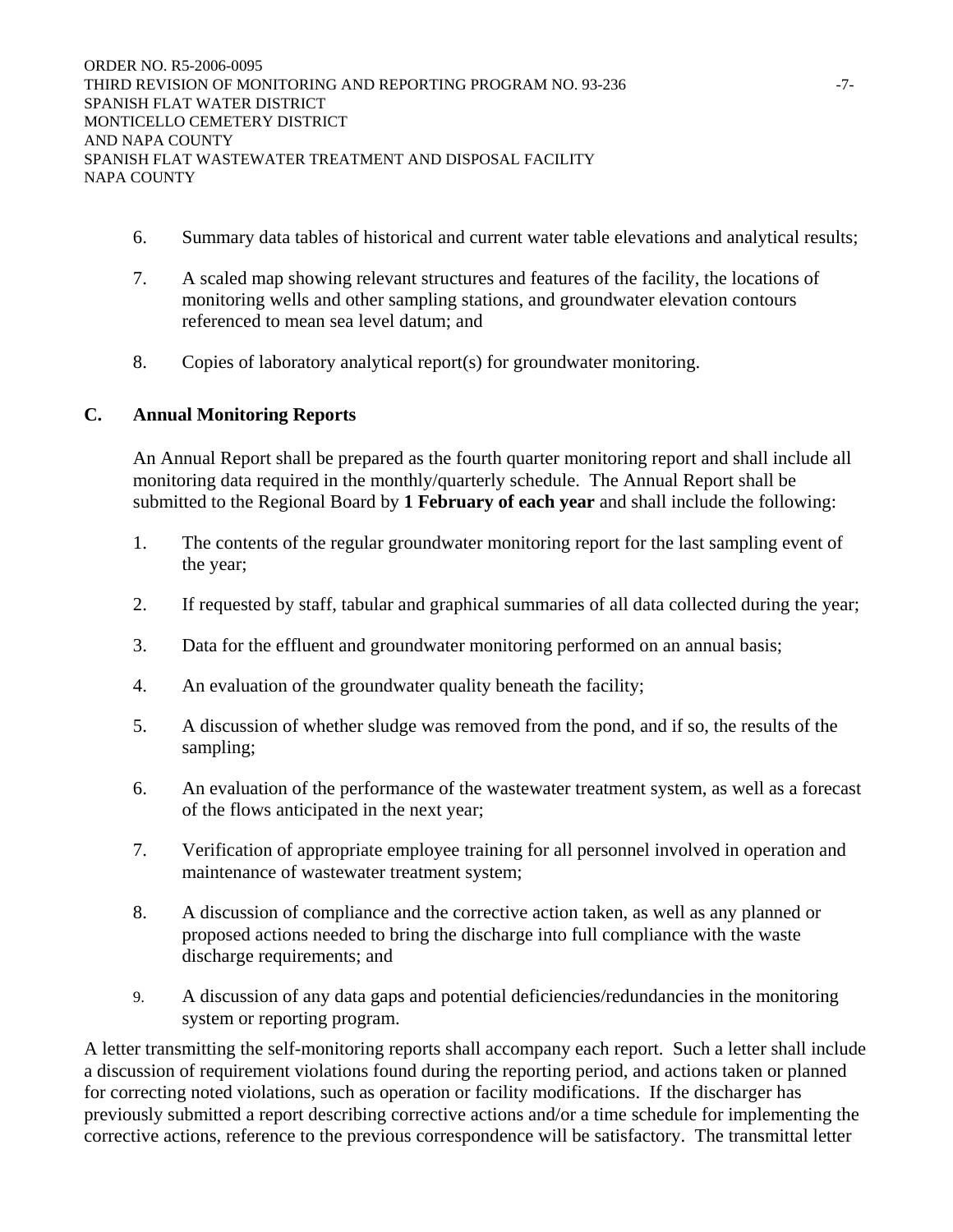ORDER NO. R5-2006-0095 THIRD REVISION OF MONITORING AND REPORTING PROGRAM NO. 93-236  $-8-$ SPANISH FLAT WATER DISTRICT MONTICELLO CEMETERY DISTRICT AND NAPA COUNTY SPANISH FLAT WASTEWATER TREATMENT AND DISPOSAL FACILITY NAPA COUNTY

shall contain a statement by the discharger, or the discharger's authorized agent, under penalty of perjury, that to the best of the signer's knowledge the report is true, accurate and complete.

I, PAMELA C. CREEDON, Executive Officer, do hereby certify that the foregoing is a full, true, and correct copy of an Order adopted by the California Regional Water Quality Control Board, Central Valley Region, on 22 September 2006.

PAMELA C. CREEDON, Executive Officer

Attachment: Items to be Included in a Monitoring Well Installation Workplan and Monitoring Well Installation Report of Results 2006 Staff Report

GJC/WSW: 28 September 2006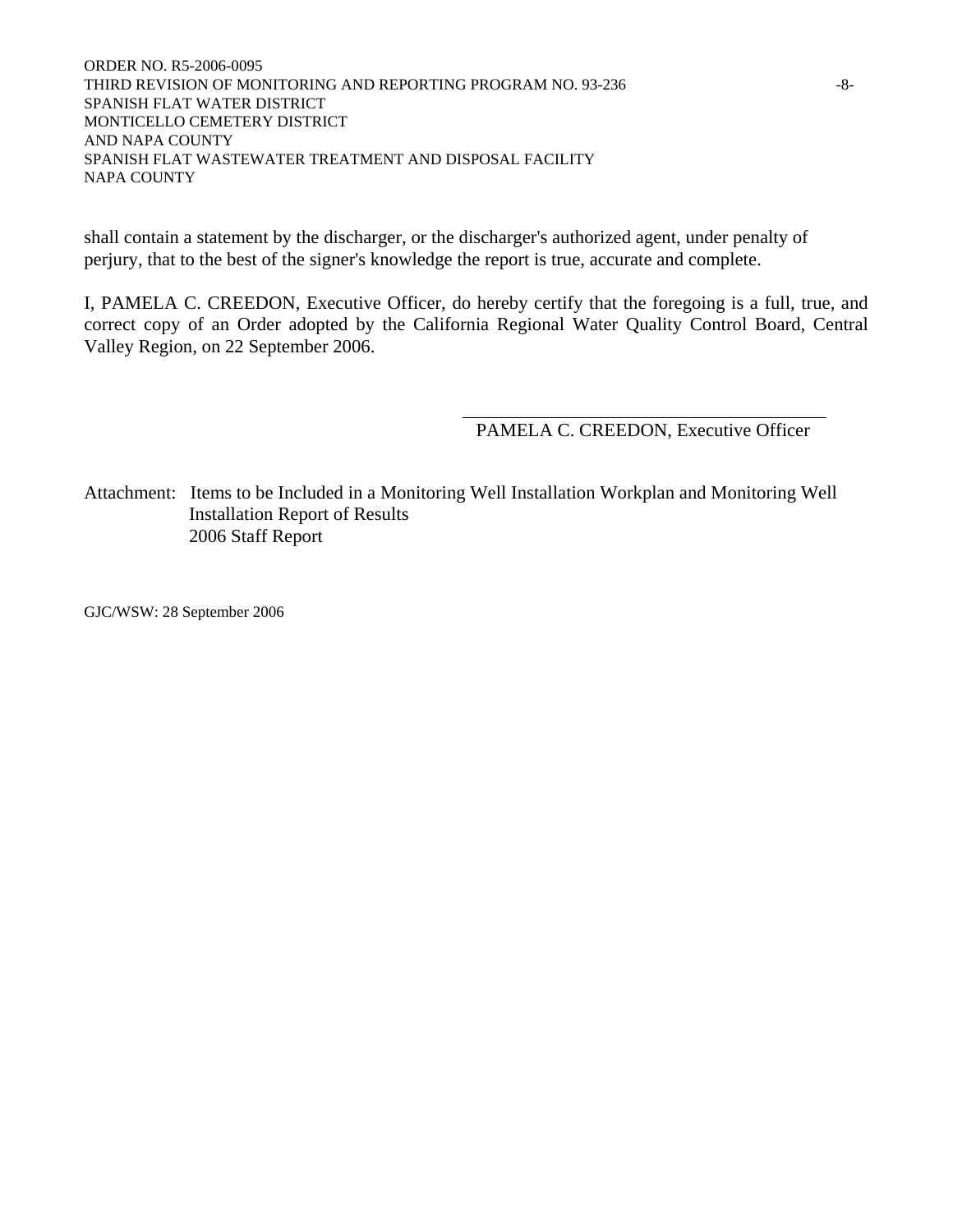

# **California Regional Water Quality Control Board Central Valley Region**

**Robert Schneider, Chair**

**Sacramento Main Office** 11020 Sun Center Drive #200, Rancho Cordova, California 95670-6114 Phone (916) 464-3291 • FAX (916) 464-4645 http://www.waterboards.ca.gov/centralvalley



**Arnold Schwarzenegger** *Governor* 

# **MRP ORDER NO. R5-2006-0095 ATTACHMENT A REQUIREMENTS FOR MONITORING WELL INSTALLATION WORKPLANS AND MONITORING WELL INSTALLATION REPORTS**

Prior to installation of groundwater monitoring wells, the Discharger shall submit a workplan containing, at a minimum, the information listed in Section 1, below. Wells may be installed after staff approve the workplan. Upon installation of the monitoring wells, the Discharger shall submit a well installation report which includes the information contained in Section 2, below. All workplans and reports must be prepared under the direction of, and signed by, a registered geologist or civil engineer licensed by the State of California.

# **SECTION 1 - Monitoring Well Installation Workplan and Groundwater Sampling and Analysis Plan**

The monitoring well installation workplan shall contain the following minimum information:

A. General Information:

 Purpose of the well installation project Brief description of local geologic and hydrogeologic conditions Proposed monitoring well locations and rationale for well locations Topographic map showing facility location, roads, and surface water bodies Large scaled site map showing all existing on-site wells, proposed wells, surface drainage courses, surface water bodies, buildings, waste handling facilities, utilities, and major physical and man-made features

B. Drilling Details:

 On-site supervision of drilling and well installation activities Description of drilling equipment and techniques Equipment decontamination procedures Soil sampling intervals (if appropriate) and logging methods

- C. Monitoring Well Design (in narrative and/or graphic form):
	- Diagram of proposed well construction details
		- Borehole diameter
		- Casing and screen material, diameter, and centralizer spacing (if needed)
		- Type of well caps (bottom cap either screw on or secured with stainless steel screws)
		- Anticipated depth of well, length of well casing, and length and position of perforated interval
		- Thickness, position and composition of surface seal, sanitary seal, and sand pack

*California Environmental Protection Agency*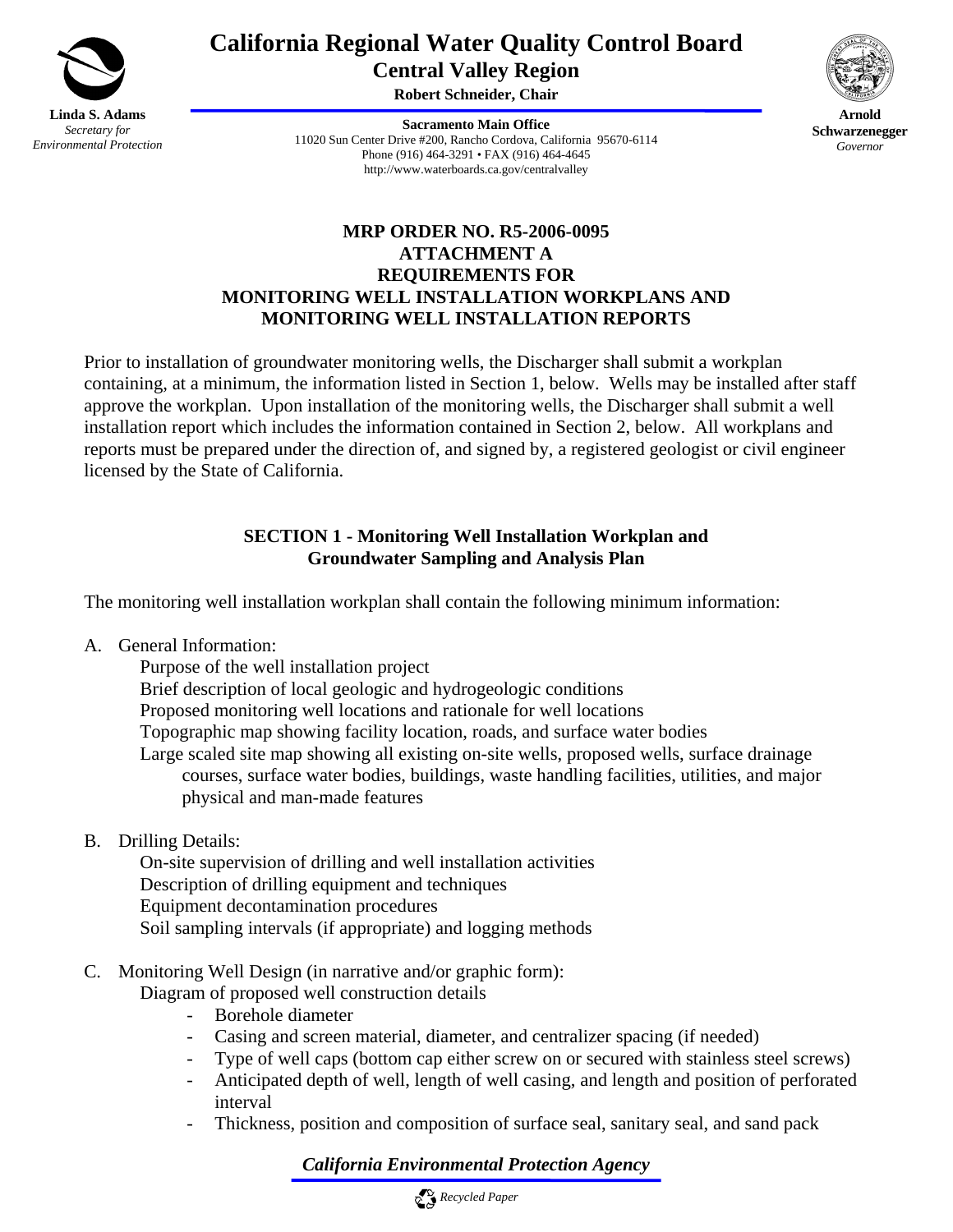- Anticipated screen slot size and filter pack
- D. Well Development (not to be performed until at least 48 hours after sanitary seal placement): Method of development to be used (i.e., surge, bail, pump, etc.) Parameters to be monitored during development and record keeping technique Method of determining when development is complete Disposal of development water
- E. Well Survey (precision of vertical survey data shall be at least 0.01 foot): Identify the Licensed Land Surveyor or Civil Engineer that will perform the survey Datum for survey measurements List well features to be surveyed (i.e. top of casing, horizontal and vertical coordinates, etc.)
	- F. Schedule for Completion of Work

# G. **Appendix: Groundwater Sampling and Analysis Plan (SAP)**

The Groundwater SAP shall be included as an appendix to the workplan, and shall be utilized as a guidance document that is referred to by individuals responsible for conducting groundwater monitoring and sampling activities.

Provide a detailed written description of standard operating procedures for the following:

- Equipment to be used during sampling
- Equipment decontamination procedures
- Water level measurement procedures
- Well purging (include a discussion of procedures to follow if three casing volumes cannot be purged)
- Monitoring and record keeping during water level measurement and well purging (include copies of record keeping logs to be used)
- Purge water disposal
- Analytical methods and required reporting limits
- Sample containers and preservatives
- Sampling
	- General sampling techniques
	- Record keeping during sampling (include copies of record keeping logs to be used)
	- QA/QC samples
- Chain of Custody
- Sample handling and transport

# **SECTION 2 - Monitoring Well Installation Report**

The monitoring well installation report must provide the information listed below. In addition, the report must also clearly identify, describe, and justify any deviations from the approved workplan.

A. General Information:

Purpose of the well installation project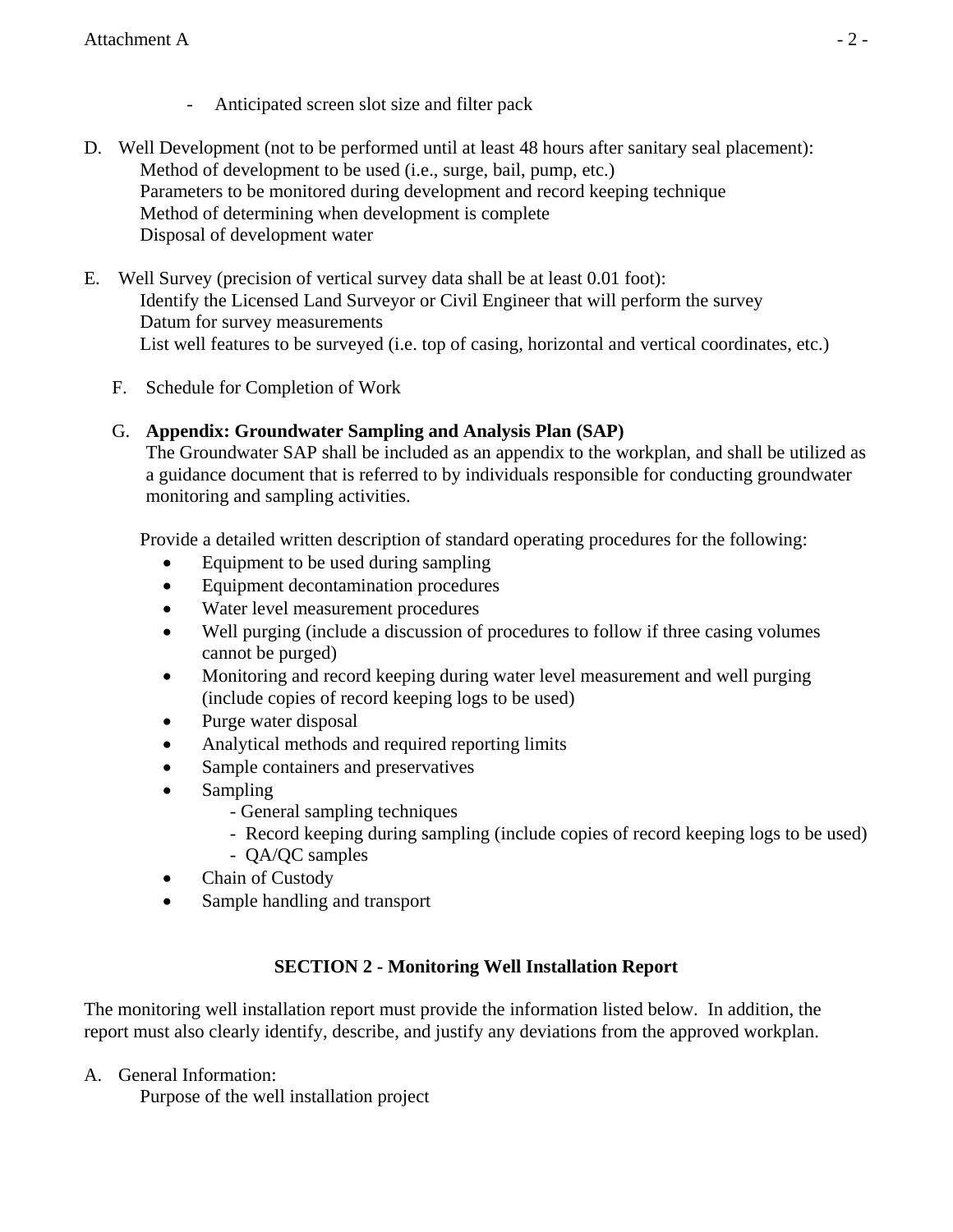Brief description of local geologic and hydrogeologic conditions encountered during installation of the wells

 Number of monitoring wells installed and copies of County Well Construction Permits Topographic map showing facility location, roads, surface water bodies Scaled site map showing all previously existing wells, newly installed wells, surface water bodies, buildings, waste handling facilities, utilities, and other major physical and man-made features.

B. Drilling Details (in narrative and/or graphic form):

 On-site supervision of drilling and well installation activities Drilling contractor and driller's name Description of drilling equipment and techniques Equipment decontamination procedures Soil sampling intervals and logging methods Well boring log

- Well boring number and date drilled
- Borehole diameter and total depth
- Total depth of open hole (same as total depth drilled if no caving or back-grouting occurs)
- Depth to first encountered groundwater and stabilized groundwater depth
- Detailed description of soils encountered, using the Unified Soil Classification System

# C. Well Construction Details (in narrative and/or graphic form):

Well construction diagram, including:

- Monitoring well number and date constructed
- Casing and screen material, diameter, and centralizer spacing (if needed)
- Length of well casing, and length and position of perforated interval
- Thickness, position and composition of surface seal, sanitary seal, and sand pack
- Type of well caps (bottom cap either screw on or secured with stainless steel screws)
- E. Well Development:

Date(s) and method of development

How well development completion was determined

Volume of water purged from well and method of development water disposal

Field notes from well development should be included in report

F. Well Survey (survey the top rim of the well casing with the cap removed):

 Identify the coordinate system and datum for survey measurements Describe the measuring points (i.e. ground surface, top of casing, etc.) Present the well survey report data in a table Include the Registered Engineer or Licensed Surveyor's report and field notes in appendix

Sacramento Non15 Unit: updated 3 March 2004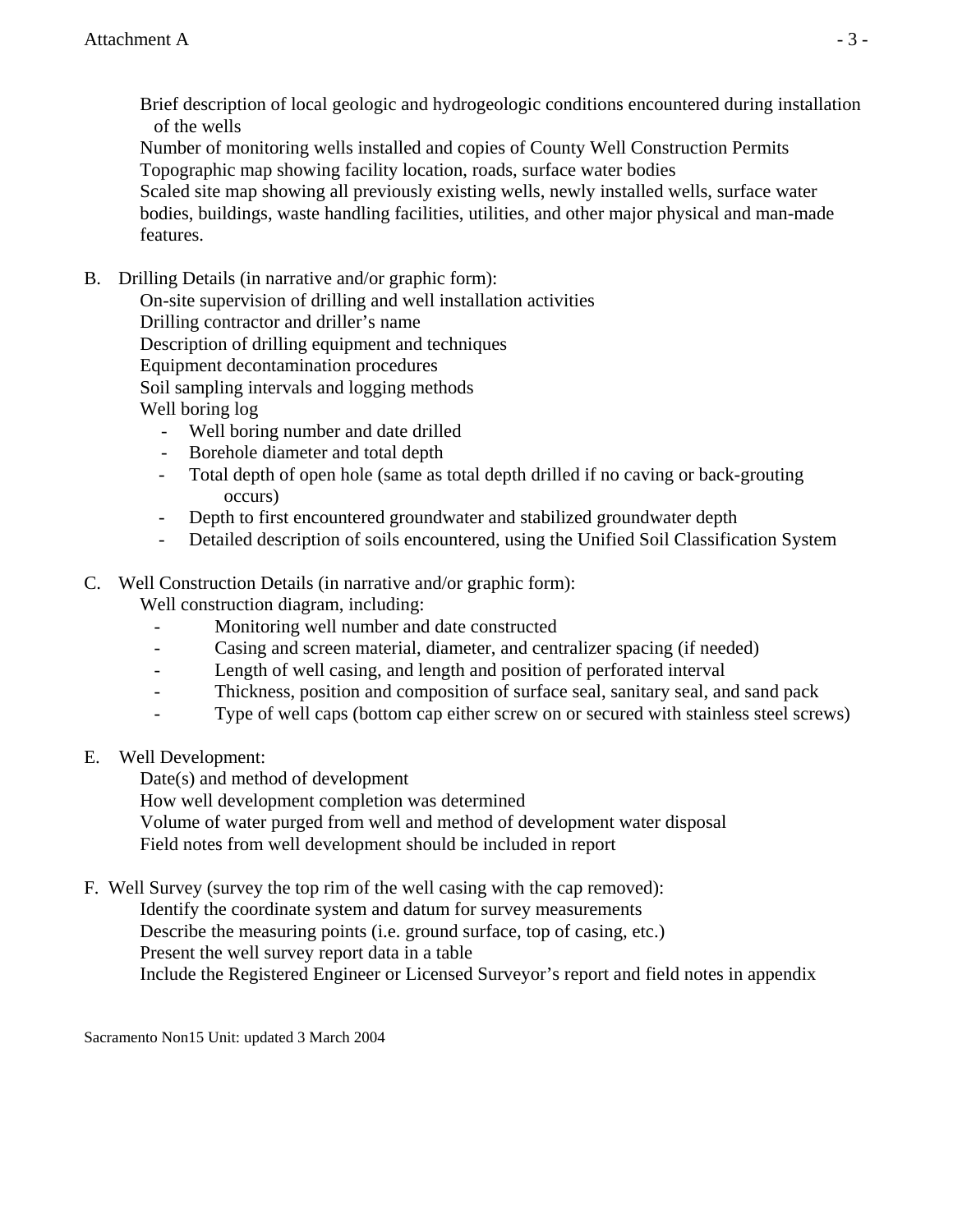### **STAFF REPORT**

### CONSIDERATION OF APPROVAL OF A THIRD REVISED MONITORING AND REPORTING PROGRAM for SPANISH FLAT WATER DISTRICT MONTICELLO CEMETERY DISTRICT AND NAPA COUNTY

### SPANISH FLAT WASTEWATER TREATMENT AND DISPOSAL SYSTEM

#### **Background**

The Spanish Flat Water District, Monticello Cemetery District, and Napa County (hereafter referred to as "Discharger") are regulated by Waste Discharge Requirements No. 93-236. Spanish Flat Water District owns and operates a wastewater treatment plant, which serves the Berryessa Pines and Spanish Flat housing developments on the shores of Lake Berryessa. Napa County owns the land on which the treatment plant and main storage/disposal pond have been constructed.

The facility was originally constructed in 1967, and at that time consisted of three percolation/evaporation ponds and a sprayfield. However, the ponds had inadequate capacity and leaked wastewater into tributaries of Lake Berryessa. Regional Water Board staff (staff) requested numerous times that the Discharger voluntarily correct the problems. The Discharger did not do so, and in 1989, the Napa County Health Officer certified that the Discharger was causing a public health threat and the Regional Water Board adopted Cleanup and Abatement Order No. 89-715. The Discharger was required to cease the seepage from its ponds no later than November 1989. A new facility was constructed in 1993, and the WDRs were revised at that time.

The wastewater treatment facility now consists of an extended aeration package treatment plant with an aeration tank, a clarifier, and a chlorine contact chamber. Wastewater is stored and disposed of in an unlined 13 acre-foot percolation/evaporation pond. During the summer, wastewater is also spray-irrigated on a 2.5 acre disposal field managed by Spanish Flat Water District, or at the 3.7 acre Monticello Cemetery.

The WDRs allow the discharge of a monthly average dry weather flow of 25,000 gallons per day (gpd), with peak daily flows of up to 53,000 gpd.

It is noted that a spill estimated at 1,050,000 gallons of partially treated domestic wastewater occurred on 16 April 2006. An unknown volume of the spill entered Lake Berryessa. The spill resulted from a sudden breech in a section of the levee of the primary wastewater storage pond. Immediately following discovery, temporary repairs to the breeched levee, which included sand bagging the opening, were completed. During this period, all wastewater entering the primary pond was diverted to the Woodland and Spanish Flat ponds, neither of which are permitted to receive wastewater. Since that time, the Discharger has made more permanent repairs to the breeched levee, which included the drilling of soil borings along the levee to a suitable soil depth and filling the borings with a mixture of soil and cement. The Discharger indicates that they were hoping to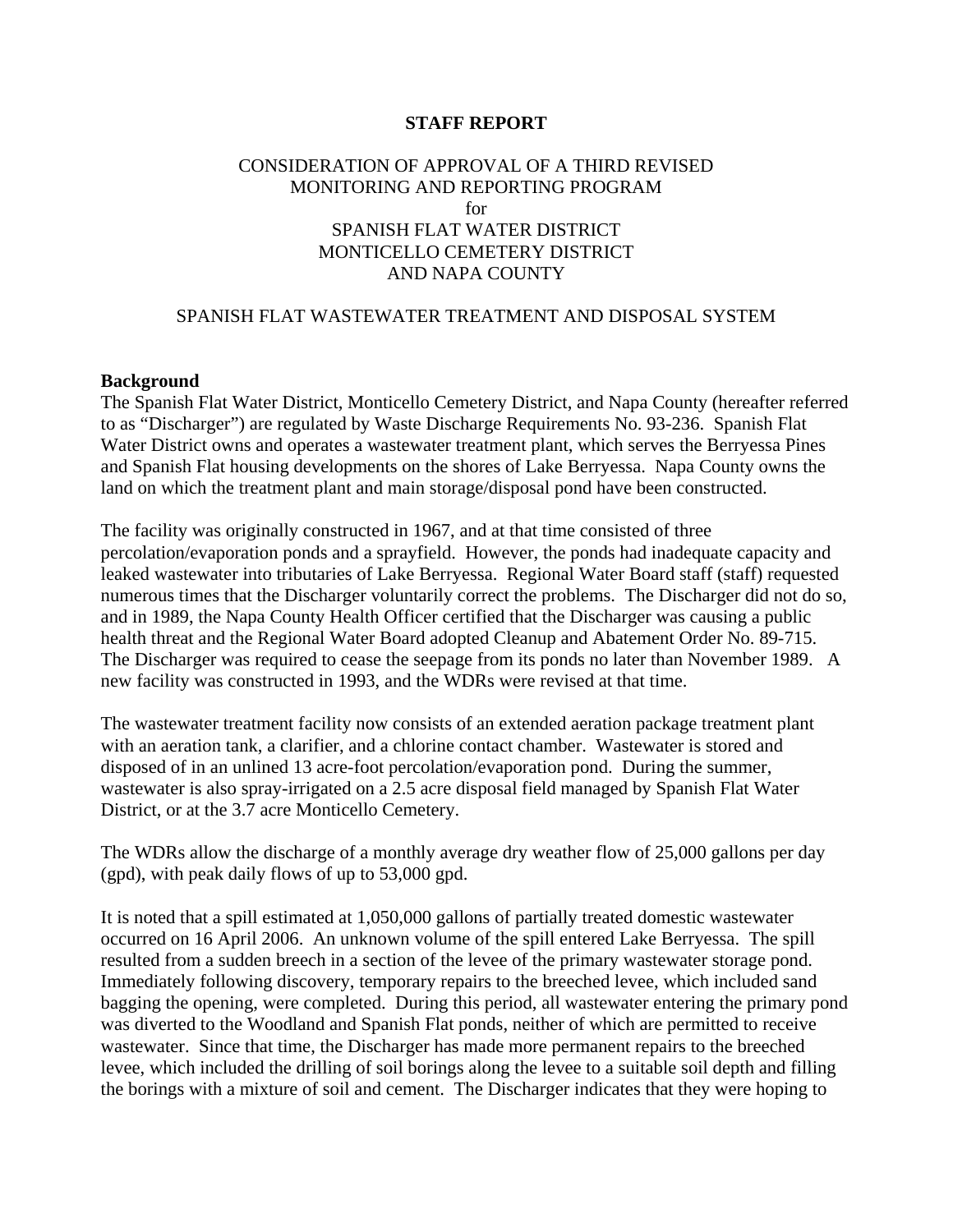$\overline{a}$ 

obtain funding from the Federal Emergency Management Agency (FEMA) through the State of California's Office of Emergency Services (OES) for other permanent repairs to the levee prior to the rainy season.

## **Monitoring and Reporting Program Revision**

Staff reviewed the case file and inspected the facility in July 2004. Our review found that the WDRs and the associated Monitoring and Reporting Program (MRP) are outdated and should be revised. As with many other sites, we determined that it would be most appropriate to revise the MRP first, allowing the Discharger several years to gather the monitoring information needed to support an update of the WDRs.

Staff prepared a draft revised MRP which included influent monitoring (new requirement), effluent monitoring (reduced number of constituents), pond monitoring (new requirement), disposal area monitoring (expanded), sludge monitoring (no change), and groundwater monitoring (new requirement). A draft revised MRP was sent to Spanish Flat Water District in July 2004, and any comments were to be submitted within one month. No comments were received, so in late August 2004 the MRP was finalized, signed by the Executive Officer, and sent to the Discharger.

The Discharger responded by letter on 16 November 2004, stating that the previous two documents had been sent to the wrong address and had just been received by Spanish Flat<sup>[1](#page-12-0)</sup>. The Discharger requested additional time to review the MRP and stated that it appeared that it would be unable to financially comply with the new monitoring requirements.

On 2 February 2005, staff met with Mr. Steve Silva (the wastewater treatment plant operator) and with Mr. Al Colon (a director of the Spanish Flat Water District). The Discharger questioned the need for groundwater monitoring wells, and provided the District's 2004 financial audit, which shows that the District provides both wastewater and drinking water services. Staff's review of the audit finds that in 2004, the District's wastewater system operated at a loss of \$68,000 while the water system provided an income of \$15,000. The audit discusses the requirement to upgrade the two drinking water treatment plants (75% of the costs to be provided by a State grant); however, no mention is made of the fact that the wastewater service charges are insufficient to cover operating expenses.

In response to the meeting, a Second Revised MRP was transmitted to the Discharger on 14 March 2005. The cover letter states the following:

"Staff understand your concern regarding the costs associated with the installation of the groundwater monitoring wells as required by the Revised MRP and your request to delay discussing the need to install wells until next year. However, the wells are necessary to provide monitoring to determine if any impacts to groundwater have or are occurring as a result of the ongoing waste disposal practices associated with the facility. At this time, staff can only extend the required monitoring from the third quarter 2005 to the third quarter 2006.

<span id="page-12-0"></span> $1$  Staff inadvertently used an incorrect address for the July 2004 and August 2004 transmittal letters. Letters sent to the District since that time have been sent to the corrected address, as provided by the District in its November 2004 letter.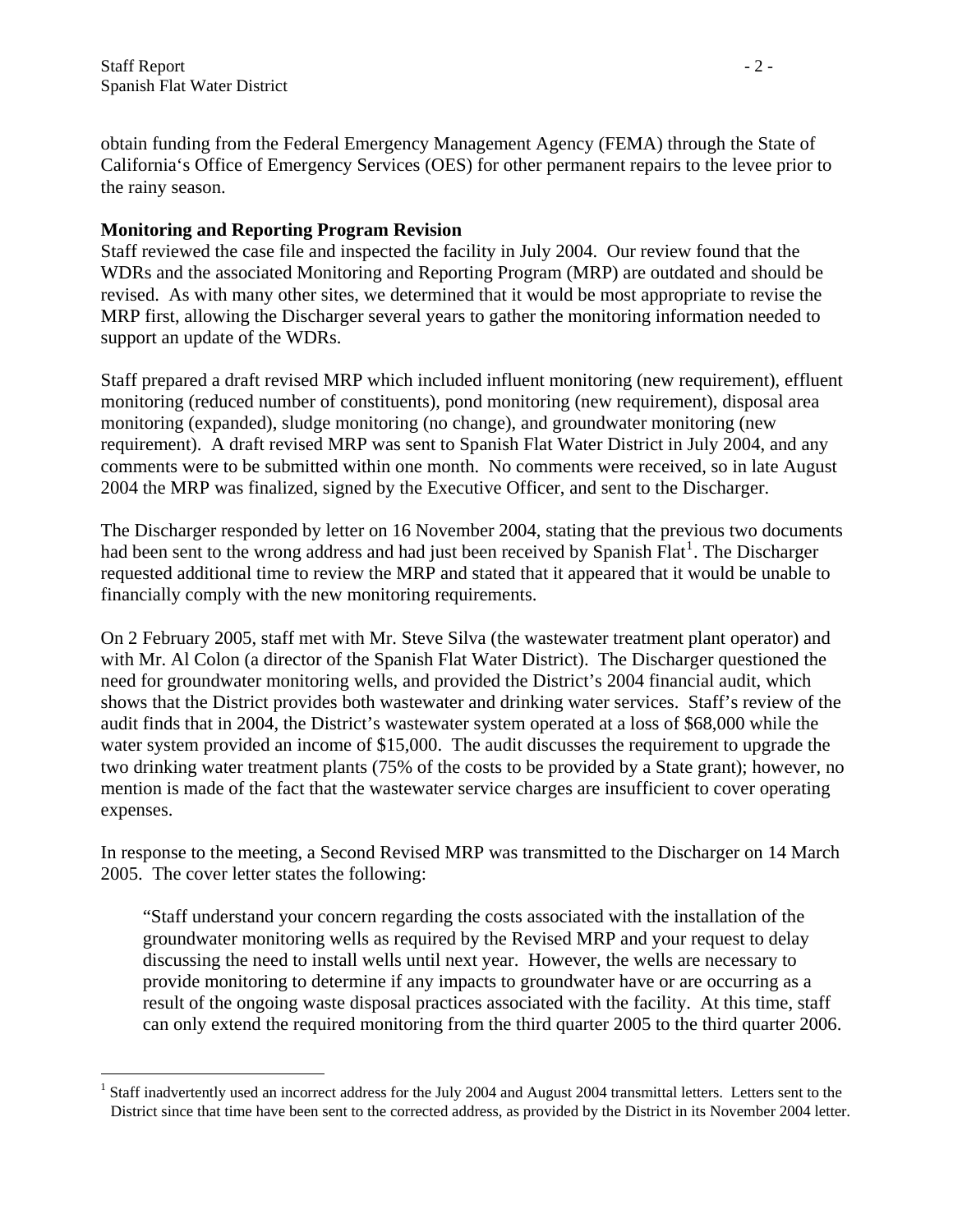If this extension is not acceptable, then by 15 June 2005 you may request that this matter be addressed at a meeting of the Regional Water Board on 4/5 August 2005."

The Discharger did not respond to the letter, so staff assumed that the Board of Directors had discussed the matter and agreed to implement the MRP. To begin the groundwater monitoring process, the Discharger was required to submit a groundwater monitoring well installation workplan by 1 December 2005. That document was not submitted. A review of the file also showed that the Discharger had not submitted nine of the last 12 required monthly monitoring reports (as required by both the Second Revised MRP and the 1993 MRP). On 8 March 2006 the Executive Officer signed a California Water Code Section 13267 letter requiring submittal of the outstanding monthly monitoring reports, as well as submittal of the groundwater monitoring well installation workplan.

Spanish Flat Water District responded by letter dated 19 March 2006 (Attachment A to this staff report) stating that they had been waiting since the February 2005 meeting to learn when they could address the Regional Water Board regarding the issue of groundwater monitoring. The District provides several reasons as to why it believes that groundwater monitoring is inappropriate, including (a) the negative economic impact on the users, (b) only domestic wastewater is generated, (c) the need to upgrade the water treatment plants, (d) the fact that they "are against the penetration of a groundwater aquifer unless there are known breaches from our wastewater treatment plant", and (e) the thought that lining the pond would be a better approach. The District asked that the California Water Code Section 13267 letter be rescinded and requested a hearing before the Regional Water Board. The Section 13267 letter was rescinded by the Executive Officer on 12 April 2006, and a hearing regarding this matter was scheduled for the 4/5 May 2006 Regional Water Board meeting.

The District has also recently submitted the outstanding monthly monitoring reports. A review of these reports show that the Discharger is complying with all of the revised MRP except for the groundwater monitoring section. Based on this review and the comments in the 19 March 2006 letter, it appears that the Discharger's only issue with the revised MRP is with the groundwater monitoring component. Therefore, the remainder of this staff report only addresses that subject.

### **Response to Discharger's Comments**

### *Why is groundwater monitoring necessary at this site?*

When adopting WDRs that permit the discharge of waste to land, the Regional Water Board is required to protect groundwater quality in accordance with Water Code Section 13263, the Basin Plan and State policies. All land-discharge WDRs contain a Groundwater Limitation. The Groundwater Limitation for the Spanish Flat wastewater treatment facility states that the discharge may not degrade groundwater. There is no method to clearly determine whether the Discharger is complying with this requirement except through the installation of groundwater monitoring wells. Based on staff's understanding of conditions at this facility and our experience at other similar facilities, we believe the installation of groundwater monitoring wells is justified.

The Discharger's monitoring reports show that the majority of the wastewater is disposed of through percolation and evaporation in an unlined 13-acre foot capacity pond. No information is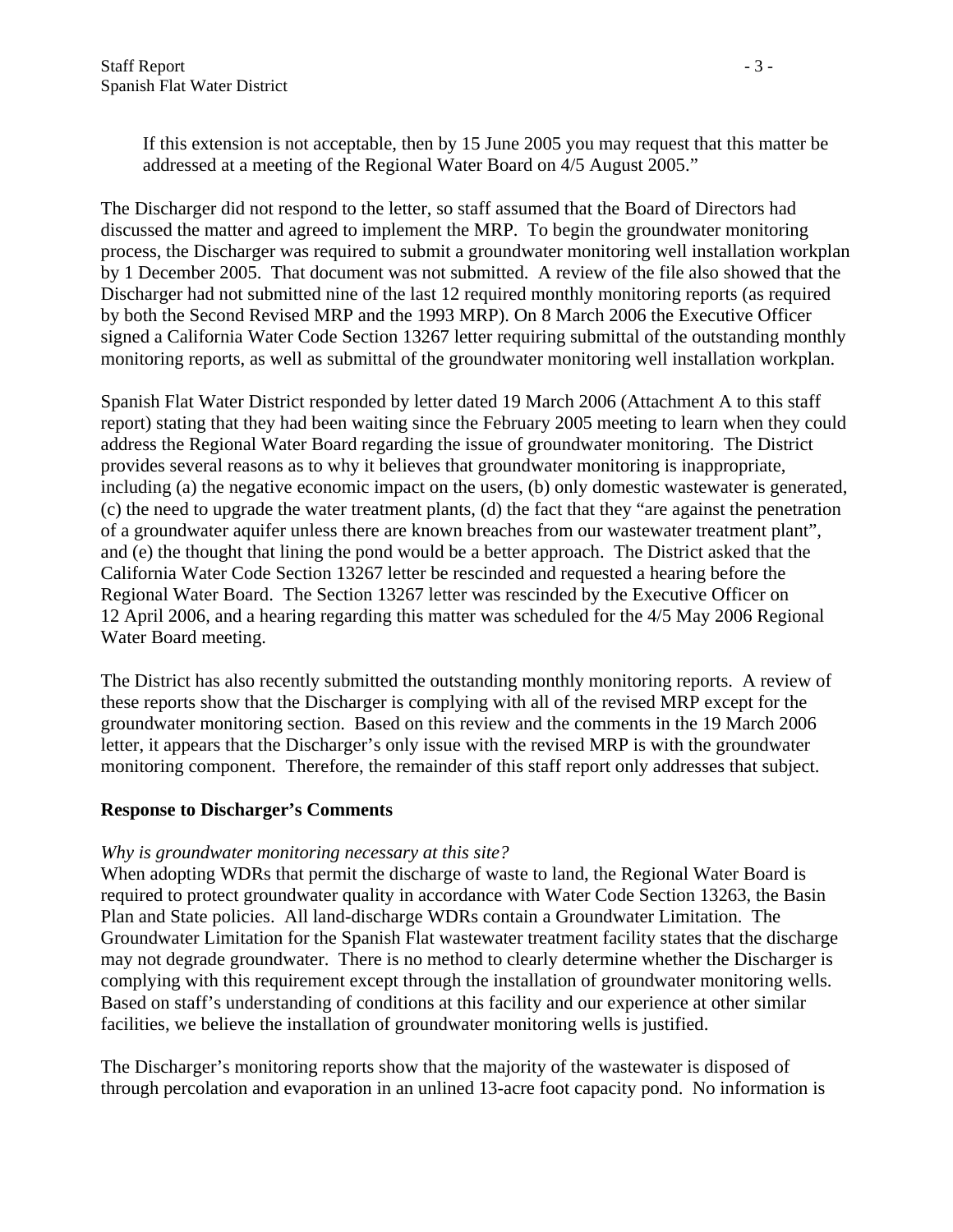provided in the WDRs as to the depth to groundwater beneath the pond, but this site is on a ridge above Lake Berryessa, and based on our knowledge from nearby sites, groundwater is probably within 40 to 50 feet below ground surface (bgs).

The wastewater pond is unlined, to enhance wastewater percolation into the soil below. In general, the underlying soil will provide additional treatment (polishing) of the wastewater before it enters groundwater. However, the Discharger has not provided any documentation as to the attenuation of organics or nitrogen in the soil profile after infiltration, but the mass and rate of infiltration of these waste constituents has a reasonable potential to degrade the groundwater with organics and nitrogen, absent significant attenuation. In addition, in areas with fractured groundwater flow (such as areas around Lake Berryessa) the possibility exists that wastewater could enter fractures and flow into the lake with minimal soil treatment. In fact, this was recently the case at another facility along Berryessa; wastewater was exiting the unlined percolation pond, surfacing several hundred feet below the pond, and flowing into Lake Berryessa (this site was recently placed under a Cleanup and Abatement Order to require corrective actions). The Berryessa Pines and Spanish Flat communities obtain their drinking water from Lake Berryessa, which is just downhill from the percolation pond. Groundwater monitoring is needed to determine if Spanish Flat's wastewater pond is impacting the first encountered groundwater and possibly the community's drinking water supply.

A similar small discharger along the shores of Lake Berryessa was recently required by the Regional Water Board to install groundwater monitoring wells. When the wells were not installed per the prescribed schedule, the Board adopted a \$30,000 Administrative Civil Liability Order against the discharger. This site also disposes of its domestic wastewater through percolation ponds, and the monitoring data submitted to date shows that groundwater downgradient of the ponds appears to have been polluted with chloride, calcium, magnesium, sodium, and total dissolved solids. While staff hope that the same is not true at Spanish Flat, it is appropriate to require that monitoring wells be installed and monitored to determine whether the Spanish Flat discharge is creating any adverse groundwater impacts.

### *What is the cost to drill wells? The cost to line a pond?*

Staff prepared a detailed cost estimate for the installation of groundwater monitoring wells at this site. The summary table is found as Attachment B to this staff report, while the details are found in a memo in the case file (which has been provided to the Discharger). Staff assumed that three wells would be drilled around the pond, and that the depth to groundwater is less than 50 feet. The estimate includes the cost to prepare the well installation workplan and the well installation report, as well as drill and develop the wells. It is estimated that the entire project would cost approximately \$14,000.

The cost for quarterly monitoring and reporting for the three wells is estimated to be approximately \$3,700 per quarter. Because the majority of the quarterly cost is for a consultant to collect the samples, some dischargers have reduced their costs by having their staff trained in sample collection procedures. In addition, once baseline data have been established (usually at least eight monitoring points are needed for statistical validity), a discharger may request that the monitoring frequency be reduced.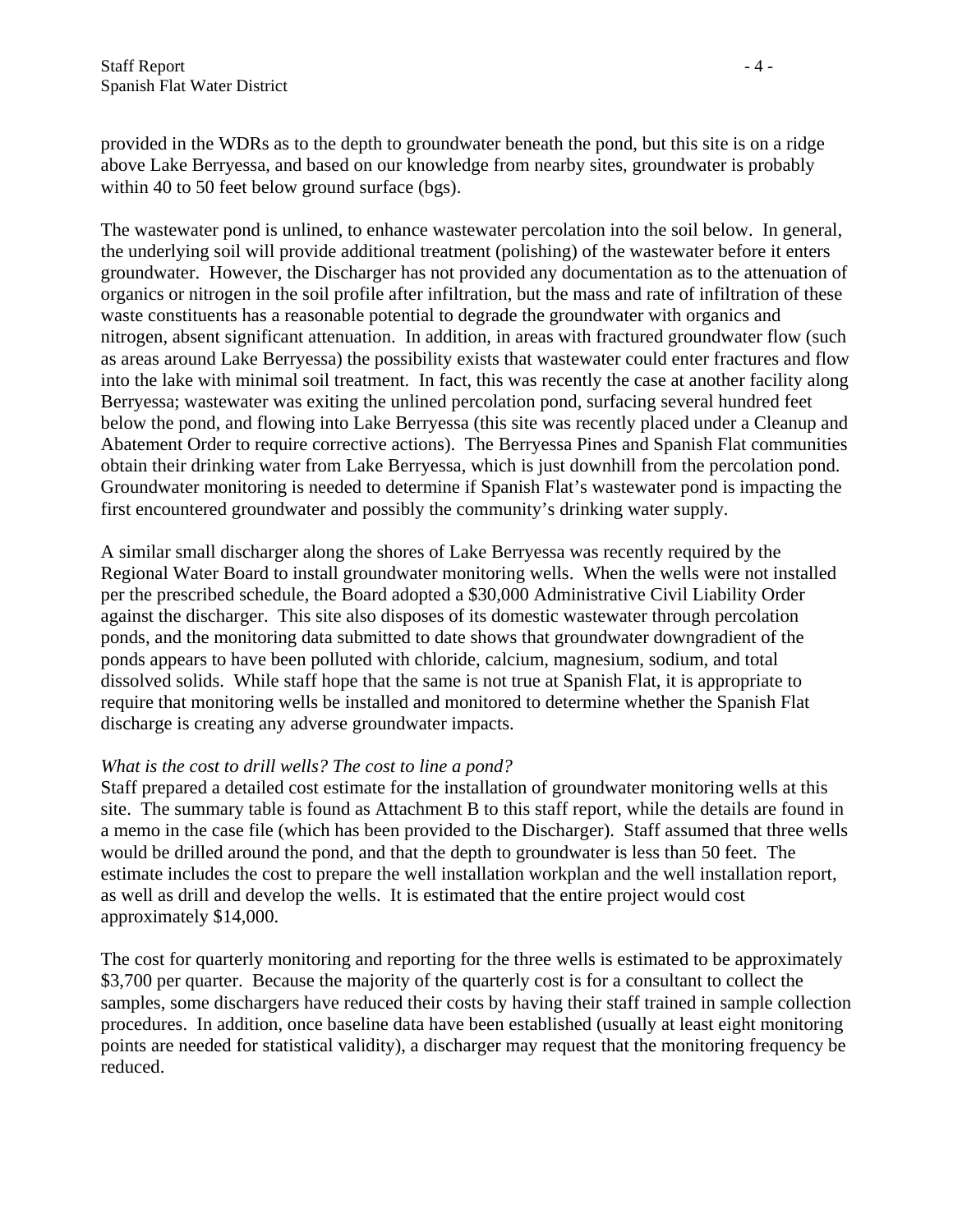$\overline{a}$ 

Staff are only proposing that monitoring wells be installed at the percolation pond, instead of at both the pond and the disposal fields. This is because the pond can be considered a direct discharge source as opposed to the disposal fields in which it is assumed that grasses remove some of the wastewater constituents. If groundwater has been impacted at this facility, it would probably be measured first at the percolation pond. If monitoring wells do not show an impact at the pond, then there would be no need to install wells at the disposal fields.

In its 19 March 2006 letter, the District first brings up the idea that the percolation pond could be lined in lieu of installing groundwater monitoring wells. Staff have also prepared an estimate for this work (see Attachment B), and calculate that it would cost well over \$94,000 to line the pond. It is noted that this value does not include the cost to remove all wastewater from the pond, store wastewater elsewhere during construction, or to grade the pond prior to liner installation. In addition, it is noted that all liners leak to some extent, and some facilities have been required to install groundwater monitoring wells even if a pond has been lined. It is unclear whether installation of a liner at Spanish Flat would preclude the need to monitor the groundwater.

#### *Why is groundwater monitoring necessary at smaller sites?*

Since at least the year 2000, the Regional Water Board has almost always required groundwater monitoring at similar sites that discharges waste to land, including small<sup>[2](#page-15-0)</sup> domestic wastewater facilities. Attachment C to this staff report contains a list of most of the small domestic wastewater dischargers which have been required to install groundwater monitoring wells since  $2000^3$  $2000^3$ . As shown on the attachment, at least 61 small domestic dischargers with flows ranging between 1,600 gpd and 50,000 gpd have been required to install groundwater monitoring wells in the last six years. The Spanish Flat wastewater treatment facility has an average permitted flow of 25,000 gpd, and therefore the requirement to install groundwater monitoring wells at this site is consistent with that required of other small dischargers.

Based on staff's experience, there tends to be a greater potential for small sites to impact groundwater than for larger facilities. Smaller sites tend to have a lower level of waste treatment and many times simply rely on percolation ponds for disposal. Also, many smaller facilities do not employ certified wastewater treatment plant operators so there may be a greater potential for improper treatment and/or disposal. Finally, the sewer rates at many small sites (apparently including Spanish Flat) have not kept pace with the cost of maintaining the facilities or with the cost to comply with current regulations. Many facilities do not have sufficient operation and maintenance fund reserves and are unable to adequately maintain their equipment – they only react to emergencies. This results in a greater potential to inadequately treat or dispose of wastewater, leading to a greater potential to impact groundwater. From a public health standpoint, it is important to monitor groundwater at smaller facilities because many of the smaller housing

<span id="page-15-0"></span> $2^2$  Staff are following the lead of the State Water Board in defining a "small domestic facility" as one that generates less than 50,000 gallons per day of wastewater.

<span id="page-15-1"></span> $3$  Because the state-wide database has not been available for almost a year (during the transition from SWIM to CIWQS), staff were unable to obtain a full query of sites. Instead, staff used other records to list sites regulated by the Sacramento office. It is recognized that the list may not contain every small domestic discharger that monitors groundwater; however, it is believed that the majority of sites are listed.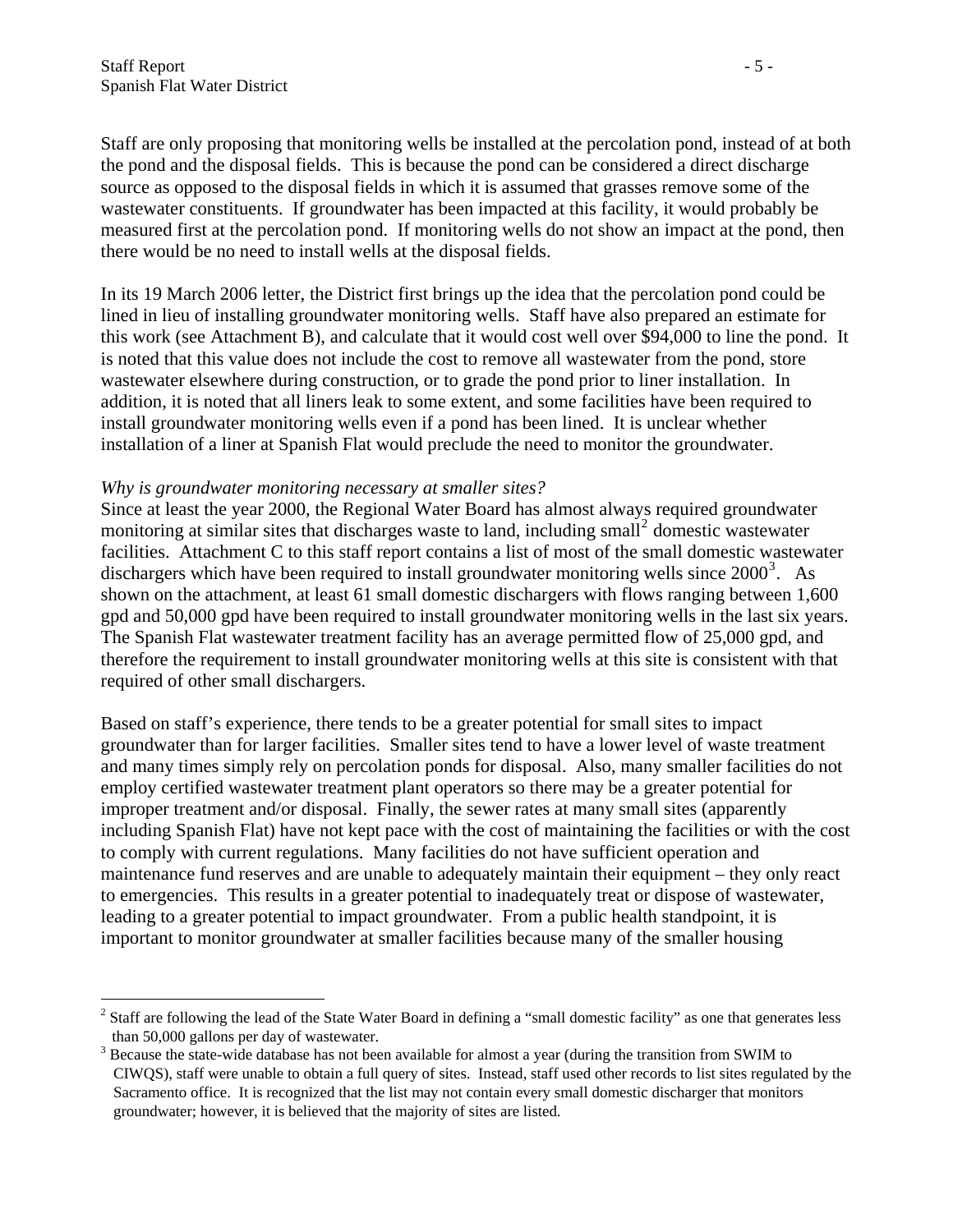developments tend to obtain their drinking water supplies from domestic wells (or in the case of Spanish Flat, from a surface water located directly downgradient from the wastewater pond).

### *Regional Water Board and State Board guidance*

Few dischargers have contested the requirement to install groundwater monitoring wells, and in those cases, the Regional Water Board has always upheld the need. One case has been petitioned to the State Water Board; the petitioner contented, among other items, that groundwater monitoring is not necessary. That case bears discussion here.

Sacramento County owns and operates the Sacramento County Boys Ranch, a youth correctional facility in a rural area south of Folsom. Approximately 15,000 gpd of wastewater is generated and discharged to four percolation/evaporation ponds. The wastewater receives only passive treatment in the ponds before it evaporates or percolates into the ground. Groundwater is shallow, approximately 15-20 feet bgs. In 2001, staff prepared a WDR update that included the requirement for groundwater monitoring. Sacramento County contested the Order, for among other items, the requirement to install and monitor groundwater wells. After holding a public hearing, the Regional Water Board adopted the WDRs as proposed.

Sacramento County then petitioned the WDRs to the State Board. The petition raised a number of points, including the County's contention that groundwater monitoring is not justified. Staff prepared two lengthy petition responses, and met several times with the County and State Board staff in an attempt to resolve the issues. In 2003, the State Water Board adopted WQO No. 2003- 0014 which states that "…The Regional Water Board properly required the installation of a groundwater monitoring well network… monitoring will enable the Regional Water Board to determine if the Boys Ranch discharge is unreasonably affecting beneficial uses and is consistent with both the Water Code and the Basin Plan." Sacramento County has recently installed the monitoring wells.

#### *Specific Response to Discharger's Points*

Staff offers the following in response to the specific issues raised by the Discharger in its 19 March 2006 letter.

The Discharger states that the requirement to install groundwater monitoring wells would have a negative economic impact on its users. The State Water Board periodically conducts a survey of the rates paid for wastewater service throughout the state. The latest available survey (2004) shows that the 75 residential customers of the Spanish Flat Water District pay \$36/month for wastewater service, while the 9 commercial customers pay between \$36 and \$53/month for service. This value is rather low in comparison to that paid by customers of other small wastewater districts. In general, small rural districts must charge more for wastewater service because they don't have the economy of scale that larger districts do. The cost to install the monitoring wells (\$14,000) does not seem excessive, and staff have already extended the completion date by two years from that originally proposed (from the third quarter 2005 to the third quarter 2007). During that time, the District should evaluate its rate structure and obtain any needed funding, not just in the context of the groundwater monitoring, but for long term operation and maintenance concerns.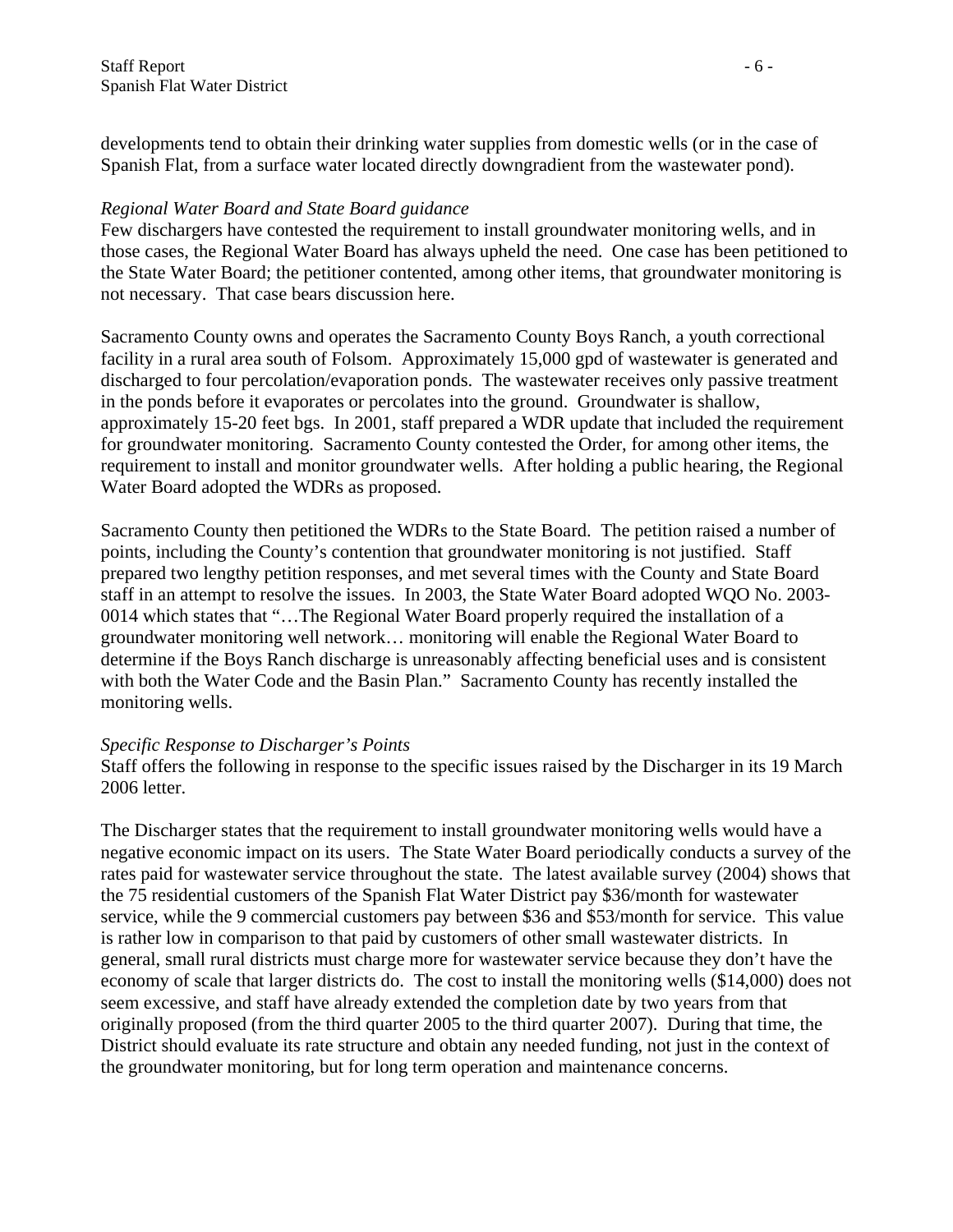The Discharger implies that because only domestic wastewater is generated there won't be an impact to the groundwater. That issue has been addressed above, in the examples of other domestic wastewater dischargers that have adversely impacted groundwater.

The Discharger implies that because it must upgrade its domestic water treatment plants, it shouldn't be required to install groundwater wells. The requirement to upgrade the domestic water treatment plants comes from the Department of Health Services, and has nothing to do with the wastewater issues. However, as stated earlier, staff have extended the time for compliance to allow the Discharger to evaluate its rate structure and obtain the funding.

The Discharger states that they "are against the penetration of a groundwater aquifer unless there are known breaches from our wastewater treatment plant". It appears that the Discharger is concerned that monitoring wells may provide a conduit for contamination to the aquifer. However, groundwater monitoring wells must be constructed under the supervision of a registered professional and in a manner that complies with County ordinances and with the Department of Water Resources' Well Standards. Great care is taken to ensure that the wells do not impact the aquifer but that they do provide representative samples of the underlying groundwater.

Finally, the Discharger appears to be now considering lining the percolation pond instead of installing groundwater monitoring wells. As stated above, that cost would be in excess of \$100,000 compared to the \$14,000 to install the wells. In addition, lining the pond would obviously limit the percolation rate, and would therefore severely reduce the storage capacity. In all likelihood, the Discharger would need to construct additional lined storage ponds to prevent surface water overflows. Finally, as stated above, staff are not certain that lining the pond would preclude the need to monitor the groundwater.

# **Recent Developments Since the 4 May 2006 Meeting of the Regional Water Board**

This item was scheduled for the 4 May 2006 meeting of the Regional Water Board. However, based on discussions between staff, the Discharger, and their attorney it was not heard. The Discharger indicated that they had recently retained a professional geologist and requested that staff meet with their geologist at the site to determine if groundwater monitoring wells could be installed around the primary wastewater pond and to identify possible locations for the wells. Staff informed the Discharger that if the requirements of the Third Revision to the MRP could not be met, the item would be re-scheduled for either the August or September 2006 meeting of the Regional Water Board.

On 17 May 2006, staff met with the Discharger's geologist from Napa County Public Works at the site to discuss potential groundwater monitoring well locations around the primary wastewater pond. Observations made and information obtained during the inspection and documented in a 9 June 2006 inspection report are as follows:

Because of the steep slopes on the eastern side of the primary wastewater pond and the inability for a drilling rig to access the area, it was determined that monitoring wells could not be installed in this area.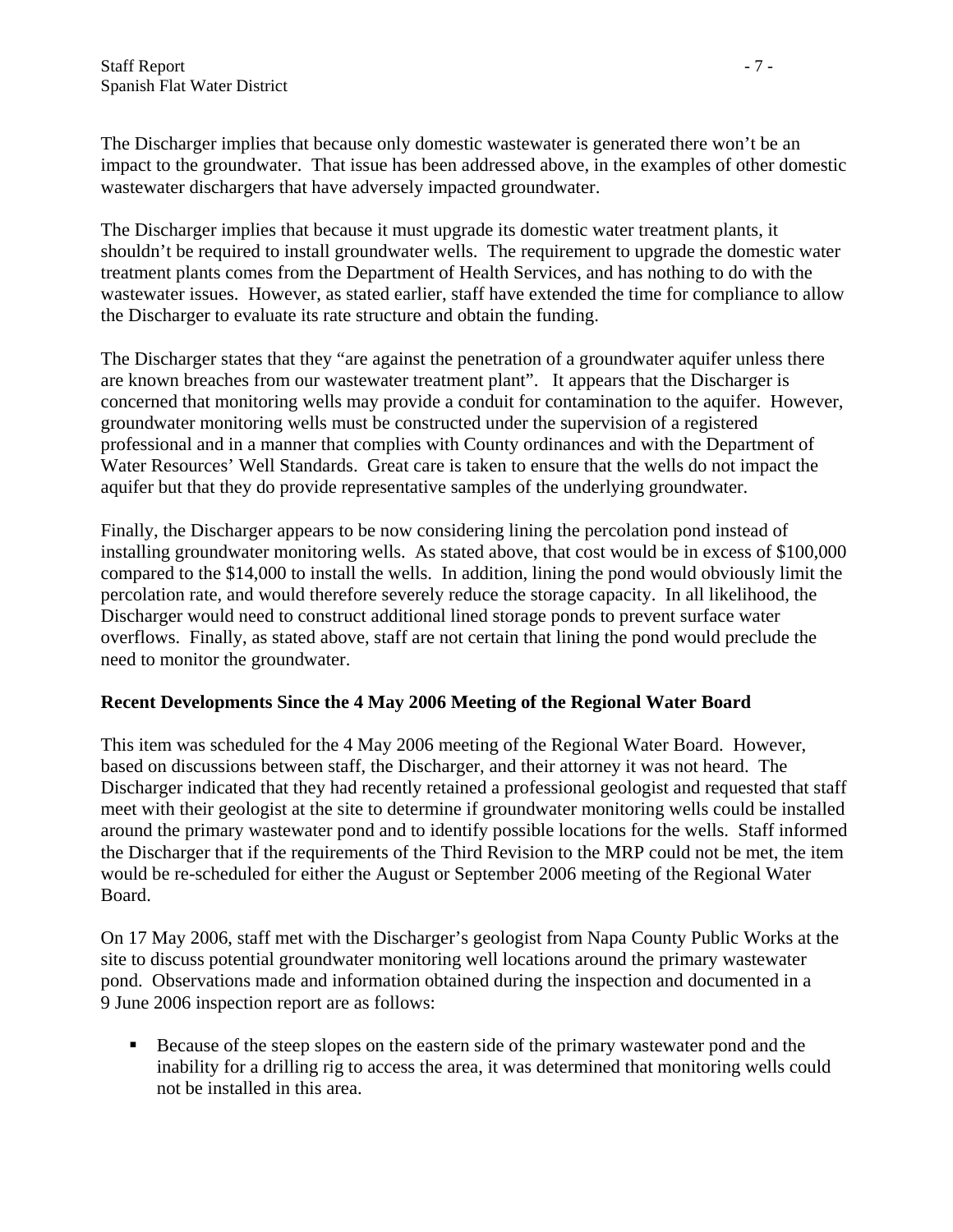- Based on topography and geologic conditions surrounding the primary wastewater pond, it was determined that groundwater monitoring wells could be installed southwest and west of the pond.
- The Discharger's geologist suggested using one of the groundwater monitoring wells from the nearby former underground storage tank site at the Napa County Department of Public Works Spanish Flat Maintenance Yard southwest of the ponds as part of the monitoring well network. Staff indicated that they were open to further discussions with the Discharger regarding the use of these wells as part of a groundwater monitoring well network.

Review of a Groundwater Monitoring Well Installation Report for the Spanish Flat Maintenance Yard former underground storage tank site indicates that groundwater ranges from approximately 14 to 16 feet bgs in the three monitoring wells installed to depths of approximately 35 feet bgs.

Following the inspection, the Discharger's geologist indicated that he would discuss possible well locations with the Discharger. However, in a 1 July 2006 letter (Attachment D to this Staff Report), the Discharger indicated that the groundwater monitoring requirement in the Third Revised MRP was not appropriate and that the water quality in the pond is good enough to be used for irrigation purposes and will not cause groundwater contamination. The Discharger also indicated that the installation and sampling of the groundwater monitoring wells would significantly increase their operating costs with no benefit to the customers.

The Discharger requested another meeting with staff, and on 30 August 2006, staff conducted a conference call with the Discharger, its attorney and two geologists to discuss the groundwater monitoring requirements in the Third Revised MRP. Staff informed the Discharger that if they could not accept the Revised MRP, the item would be placed on the contested calendar for the 21/22 September meeting of the Regional Water Board. The Discharger stated that they would get back to staff. No response has been received as of the date of this staff report.

# **Conclusion**

Staff have prepared a third revision of the Spanish Flat Monitoring and Reporting Program for the Regional Water Board's consideration. This MRP rescinds and replaces the Second Revision of MRP No. 93-236. It contains the same monitoring requirements as the Second Revision, but allows the Discharger additional time to complete the tasks related to groundwater monitoring. The Third Revision requires that:

- By 1 November 2006, the Discharger shall submit the name of the California Registered Professional that will prepare the two reports listed below;
- By 1 March 2007, the Discharger shall submit a *Groundwater Monitoring Workplan;*
- By 1 October 2007, the Discharger shall submit a *Well Installation Report* documenting that three groundwater monitoring wells have been installed around the pond; and